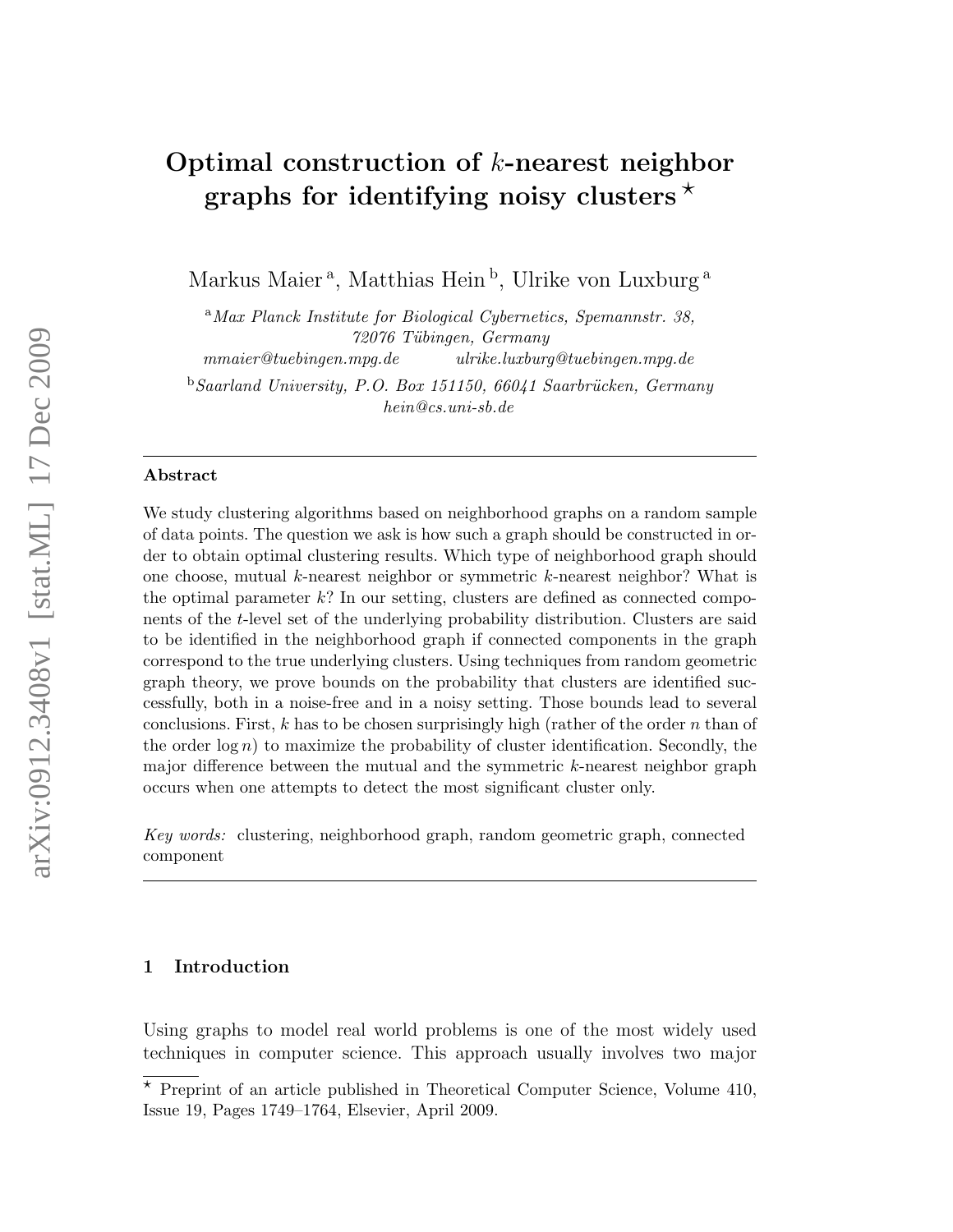steps: constructing an appropriate graph which represents the problem in a convenient way, and then constructing an algorithm which solves the problem on the given type of graph. While in some cases there exists an obvious natural graph structure to model the problem, in other cases one has much more choice when constructing the graph. In the latter cases it is an important question how the actual construction of the graph influences the overall result of the graph algorithm.

The kind of graphs we want to study in the current paper are neighborhood graphs. The vertices of those graphs represent certain "objects", and vertices are connected if the corresponding objects are "close" or "similar". The best-known families of neighborhood graphs are  $\varepsilon$ -neighborhood graphs and k-nearest neighbor graphs. Given a number of objects and their mutual distances to each other, in the first case each object will be connected to all other objects which have distance smaller than  $\varepsilon$ , whereas in the second case, each object will be connected to its  $k$  nearest neighbors (exact definitions see below). Neighborhood graphs are used for modeling purposes in many areas of computer science: sensor networks and wireless ad-hoc networks, machine learning, data mining, percolation theory, clustering, computational geometry, modeling the spread of diseases, modeling connections in the brain, etc.

In all those applications one has some freedom in constructing the neighborhood graph, and a fundamental question arises: how exactly should we construct the neighborhood graph in order to obtain the best overall result in the end? Which type of neighborhood graph should we choose? How should we choose its connectivity parameter, for example the parameter  $k$  in the k-nearest neighbor graph? It is obvious that those choices will influence the results we obtain on the neighborhood graph, but often it is completely unclear how.

In this paper, we want to focus on the problem of clustering. We assume that we are given a finite set of data points and pairwise distances or similarities between them. It is very common to model the data points and their distances by a neighborhood graph. Then clustering can be reduced to standard graph algorithms. In the easiest case, one can simply define clusters as connected components of the graph. Alternatively, one can try to construct minimal graph cuts which separate the clusters from each other. An assumption often made in clustering is that the given data points are a finite sample from some larger underlying space. For example, when a company wants to cluster customers based on their shopping profiles, it is clear that the customers in the company's data base are just a sample of a much larger set of possible customers. The customers in the data base are then considered to be a random sample.

In this article, we want to make a first step towards such results in a simple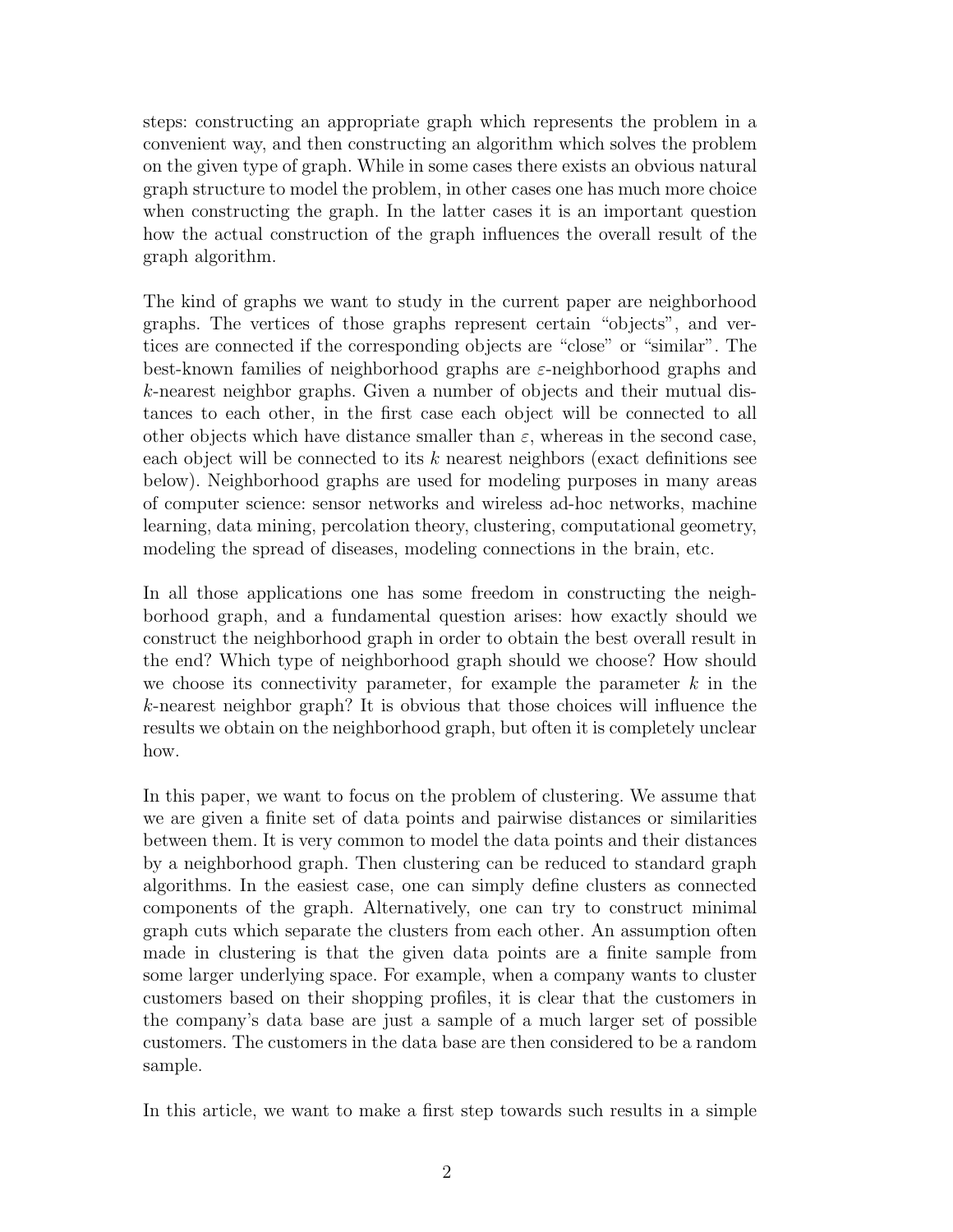setting we call "cluster identification" (see next section for details). Clusters will be represented by connected components of the level set of the underlying probability density. Given a finite sample from this density, we want to construct a neighborhood graph such that we maximize the probability of cluster identification. To this end, we study different kinds of k-nearest neighbor graphs (mutual, symmetric) with different choices of k and prove bounds on the probability that the correct clusters can be identified in this graph. One of the first results on the consistency of a clustering method has been derived by Hartigan [\[8\]](#page-29-0), who proved "fractional consistency" for single linkage clustering.

The question we want to tackle in this paper is how to choose the neighborhood graph in order to obtain optimal clustering results. The mathematical model for building neighborhood graphs on randomly sampled points is a geometric random graph, see Penrose [\[12\]](#page-30-0) for an overview. Such graphs are built by drawing a set of sample points from a probability measure on  $\mathbb{R}^d$ , and then connecting neighboring points (see below for exact definitions). Note that the random geometric graph model is different from the classical Erdős-Rényi random graph model (cf. Bollobas [\[3\]](#page-29-1) for an overview) where vertices do not have a geometric meaning, and edges are chosen independently of the vertices and independently of each other. In the setup outlined above, the choice of parameter is closely related to the question of connectivity of random geometric graphs, which has been extensively studied in the random geometric graph community. Connectivity results are not only important for clustering, but also in many other fields of computer science such as modeling ad-hoc networks (e.g., Santi and Blough [\[14\]](#page-30-1), Bettstetter [\[1\]](#page-29-2), Kunniyur and Venkatesh [\[10\]](#page-29-3)) or percolation theory (Bollobas and Riordan [\[4\]](#page-29-4)). The existing random geometric graph literature mainly focuses on asymptotic statements about connectivity, that is results in the limit for infinitely many data points. Moreover, it is usually assumed that the underlying density is uniform – the exact opposite of the setting we consider in clustering. What we would need in our context are non-asymptotic results on the performance of different kinds of graphs on a finite point set which has been drawn from highly clustered densities.

Our results on the choice of graph type and the parameter  $k$  for cluster identification can be summarized as follows. Concerning the question of the choice of k, we obtain the surprising result that  $k$  should be chosen surprisingly high, namely in the order of  $O(n)$  instead of  $O(\log n)$  (the latter would be the rate one would "guess" from results in standard random geometric graphs). Concerning the types of graph, it turns out that different graphs have advantages in different situations: if one is only interested in identifying the "most significant" cluster (while some clusters might still not be correctly identified), then the mutual kNN graph should be chosen. If one wants to identify many clusters simultaneously the bounds show no substantial difference between the mutual and the symmetric kNN graph.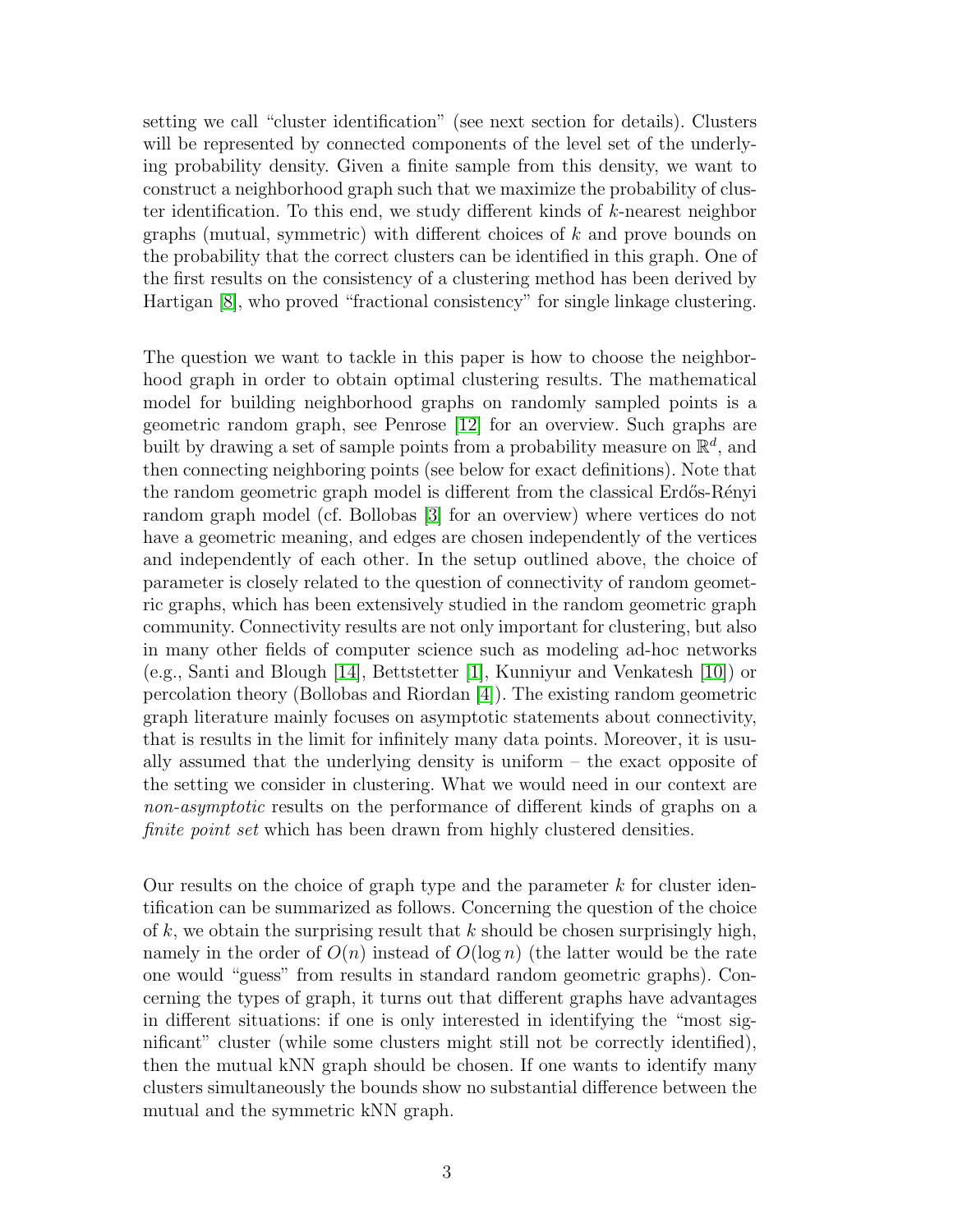# 2 Main constructions and results

In this section we give a brief overview over the setup and techniques we use in the following. Mathematically exact statements follow in the next sections.

**Neighborhood graphs.** We always assume that we are given  $n$  data points  $X_1, ..., X_n$  which have been drawn i.i.d. from some probability measure which has a density with respect to the Lebesgue measure in  $\mathbb{R}^d$ . As distance function between points we use the Euclidean distance, which is denoted by dist. The distance is extended to sets  $A, B \subseteq \mathbb{R}^d$  via  $dist(A, B) = inf{dist(x, y) | x \in \mathbb{R}^d}$  $A, y \in B$ . The data points are used as vertices in an unweighted and undirected graph. By  $kNN(X_i)$  we denote the set of the k nearest neighbors of  $X_j$  among  $X_1, ..., X_{j-1}, X_{j+1}, ..., X_n$ . The different neighborhood graphs are defined as follows:

- $\varepsilon$ -neighborhood graph  $G_{eps}(n, \varepsilon)$ :  $X_i$  and  $X_j$  connected if dist $(X_i, X_j) \leq \varepsilon$ ,
- symmetric k-nearest-neighbor graph  $G_{sym}(n, k)$ :
	- $X_i$  and  $X_j$  connected if  $X_i \in kNN(X_j)$  or  $X_j \in kNN(X_i)$ ,
- mutual k-nearest-neighbor graph  $G_{mut}(n, k)$ :  $X_i$  and  $X_j$  connected if  $X_i \in kNN(X_j)$  and  $X_j \in kNN(X_i)$ .

Note that the literature does not agree on the names for the different kNN graphs. In particular, the graph we call "symmetric" usually does not have a special name.

Most questions we will study in the following are much easier to solve for  $\varepsilon$ -neighborhood graphs than for kNN graphs. The reason is that whether two points  $X_i$  and  $X_j$  are connected in the  $\varepsilon$ -graph only depends on dist $(X_i, X_j)$ , while in the kNN graph the existence of an edge between  $X_i$  and  $X_j$  also depends on the distances of  $X_i$  and  $X_j$  to all other data points. However, the kNN graph is the one which is mostly used in practice. Hence we decided to focus on kNN graphs. Most of the proofs can easily be adapted for the  $\varepsilon$ -graph.

The cluster model. There exists an overwhelming amount of different definitions of what clustering is, and the clustering community is far from converging on one point of view. In a sample based setting most definitions agree on the fact that clusters should represent high density regions of the data space which are separated by low density regions. Then a straight forward way to define clusters is to use level sets of the density. Given the underlying density p of the data space and a parameter  $t > 0$ , we define the t-level set  $L(t)$  as the closure of the set of all points  $x \in \mathbb{R}^d$  with  $p(x) \geq t$ . Clusters are then defined as the connected components of the t-level set (where the term "connected component" is used in its topological sense and not in its graph-theoretic sense).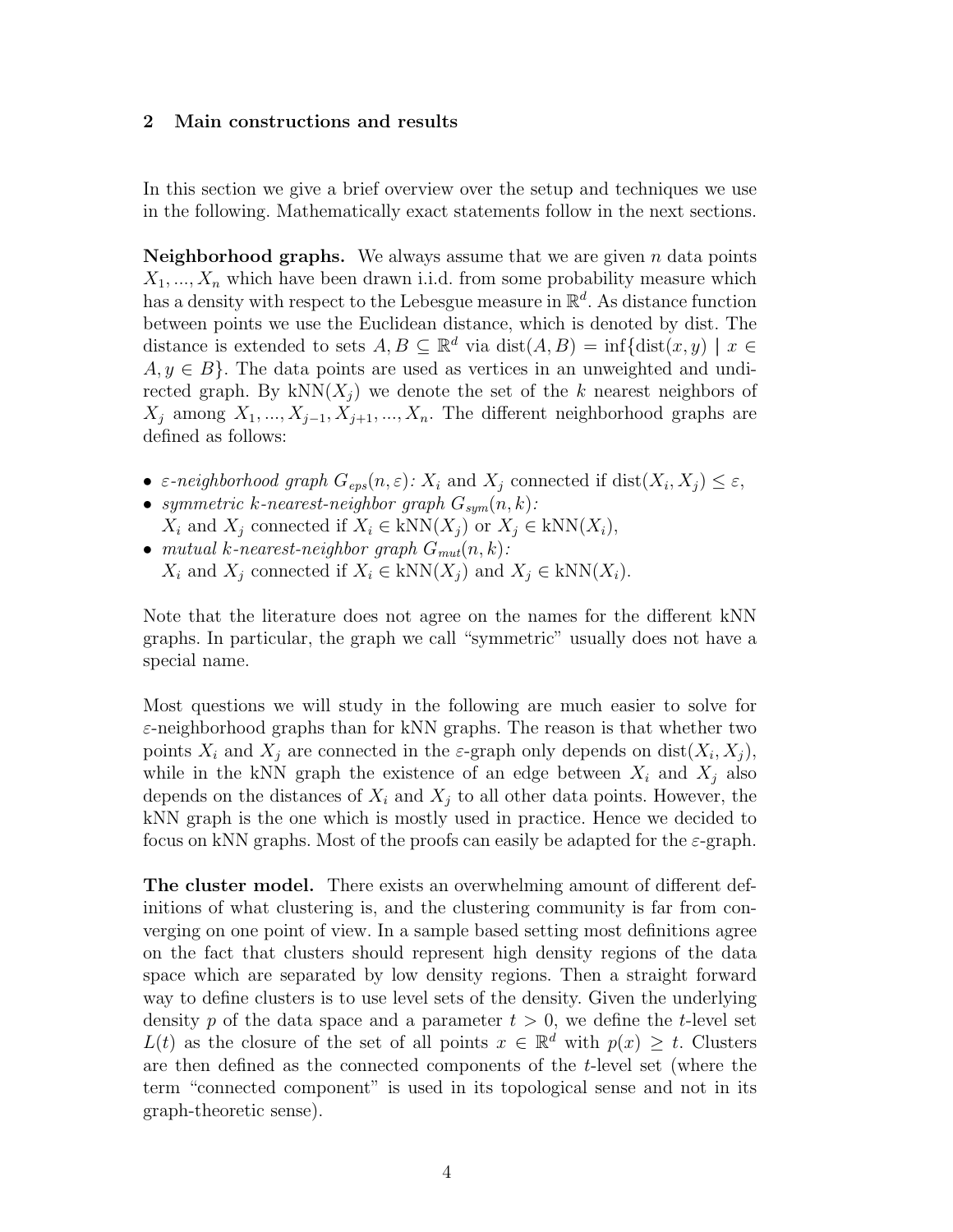Note that a different popular model is to define a clustering as a partition of the whole underlying space such that the boundaries of the partition lie in a low density area. In comparison, looking for connected components of t-level sets is a stronger requirement. Even when we are given a complete partition of the underlying space, we do not yet know which part of each of the clusters is just "background noise" and which one really corresponds to "interesting data". This problem is circumvented by the t-level set definition, which not only distinguishes between the different clusters but also separates "foreground" from "background noise". Moreover, the level set approach is much less sensitive to outliers, which often heavily influence the results of partitioning approaches.

The cluster identification problem. Given a finite sample from the underlying distribution, our goal is to identify the sets of points which come from different connected components of the t-level set. We study this problem in two different settings:

The noise-free case. Here we assume that the support of the density consists of several connected components which have a positive distance to each other. Between those components, there is only "empty space" (density 0). Each of the connected components is called a cluster. Given a finite sample  $X_1, ..., X_n$  from such a density, we construct a neighborhood graph G based on this sample. We say that a cluster is identified in the graph if the connected components in the neighborhood graph correspond to the corresponding connected components of the underlying density, that is all points originating in the same underlying cluster are connected in the graph, and they are not connected to points from any other cluster.

The noisy case. Here we no longer assume that the clusters are separated by "empty space", but we allow the underlying density to be supported everywhere. Clusters are defined as the connected components of the t-level set  $L(t)$  of the density (for a fixed parameter t chosen by the user), and points not contained in this level set are considered as background noise. A point  $x \in \mathbb{R}^d$ is called a *cluster point* if  $x \in L(t)$  and *background point* otherwise. As in the previous case we will construct a neighborhood graph G on the given sample. However, we will remove points from this graph which we consider as noise. The remaining graph  $G$  will be a subgraph of the graph  $G$ , containing fewer vertices and fewer edges than G. As opposed to the noise-free case, we now define two slightly different cluster identification problems. They differ in the way background points are treated. The reason for this more involved construction is that in the noisy case, one cannot guarantee that no additional background points from the neighborhood of the cluster will belong to the graph.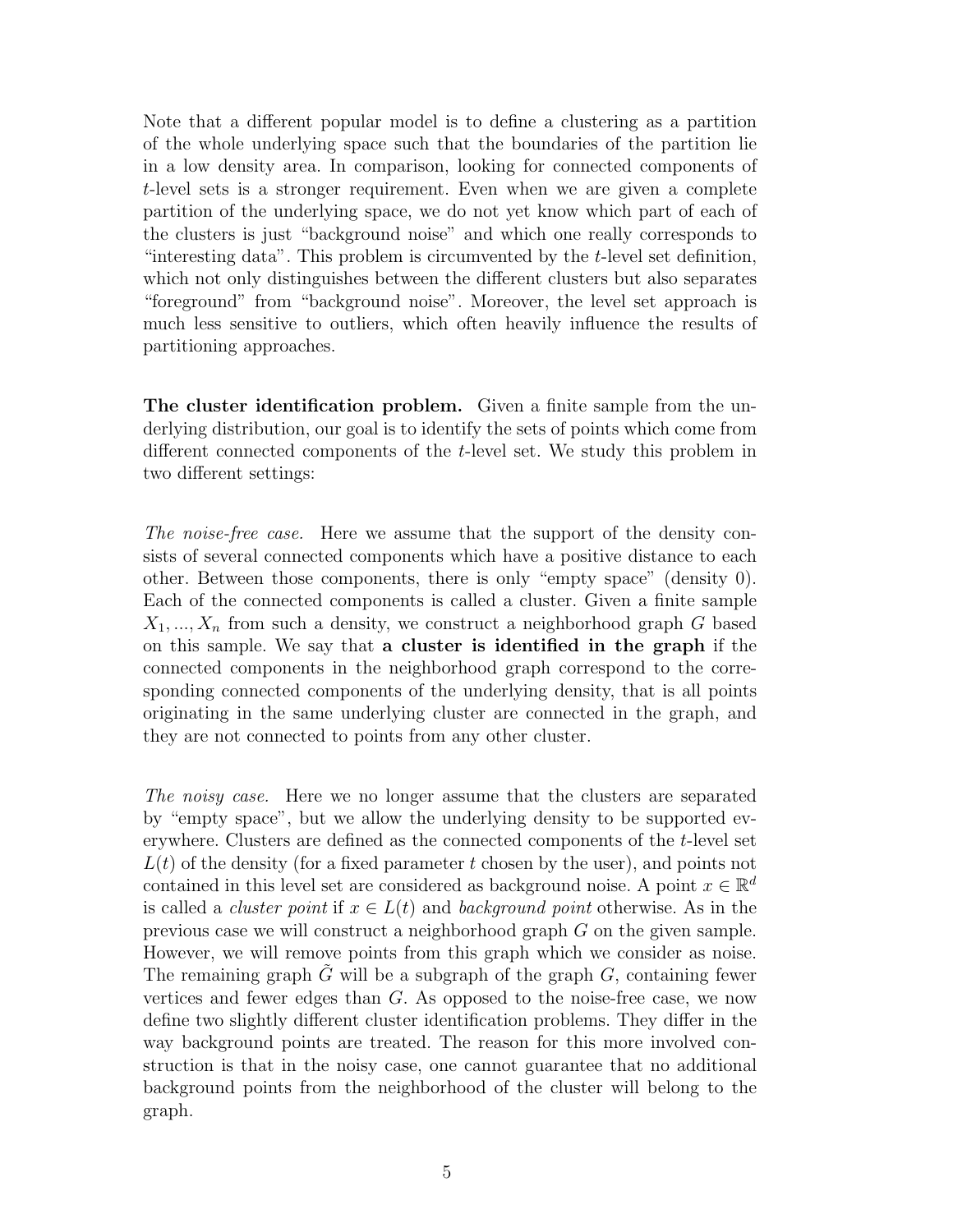We say that a cluster is roughly identified in the remaining graph  $G$  if the following properties hold:

- all sample points from a cluster are contained as vertices in the graph, that is, only background points are dropped,
- the vertices belonging to the same cluster are connected in the graph, that is, there exists a path between each two of them, and
- every connected component of the graph contains only points of exactly one cluster (and maybe some additional noise points, but no points of a different cluster).

We say that a cluster is exactly identified in  $\tilde{G}$  if

- it is roughly identified, and
- the ratio of the number of background points and the number of cluster points in the graph  $\tilde{G}$  converges almost surely to zero as the sample size approaches infinity.

If all clusters have been roughly identified, the number of connected components of the graph  $\tilde{G}$  is equal to the number of connected components of the level set  $L(t)$ . However, the graph G might still contain a significant number of background points. In this sense, exact cluster identification is a much stronger problem, as we require that the fraction of background points in the graph has to approach zero. Exact cluster identification is an asymptotic statement, whereas rough cluster identification can be verified on each finite sample. Finally, note that in the noise-free case, rough and exact cluster identification coincide.

The clustering algorithms. To determine the clusters in the finite sample, we proceed as follows. First, we construct a neighborhood graph on the sample. This graph looks different, depending on whether we allow noise or not:

Noise-free case. Given the data, we simply construct the mutual or symmetric k-nearest neighbor graph  $(G_{\text{mut}}(n, k)$  resp.  $G_{\text{sym}}(n, k)$  on the data points, for a certain parameter  $k$ , based on the Euclidean distance. Clusters are then the connected components of this graph.

Noisy case. Here we use a more complex procedure:

- As in the noise-free case, construct the mutual (symmetric) kNN graph  $G_{\text{mut}}(n,k)$  (resp.  $G_{\text{sym}}(n,k)$ ) on the samples.
- Estimate the density  $\hat{p}_n(X_i)$  at every sample point  $X_i$  (e.g., by kernel density estimation).
- If  $\hat{p}_n(X_i) < t'$ , remove the point  $X_i$  and its adjacent edges from the graph (where  $t'$  is a parameter determined later). The resulting graph is denoted by  $G'_{\text{mut}}(n, k, t')$  (resp.  $G'_{\text{sym}}(n, k, t')$ ).
- Determine the connected components of  $G'_{\text{mut}}(n, k, t')$  (resp.  $G'_{\text{sym}}(n, k, t')$ ),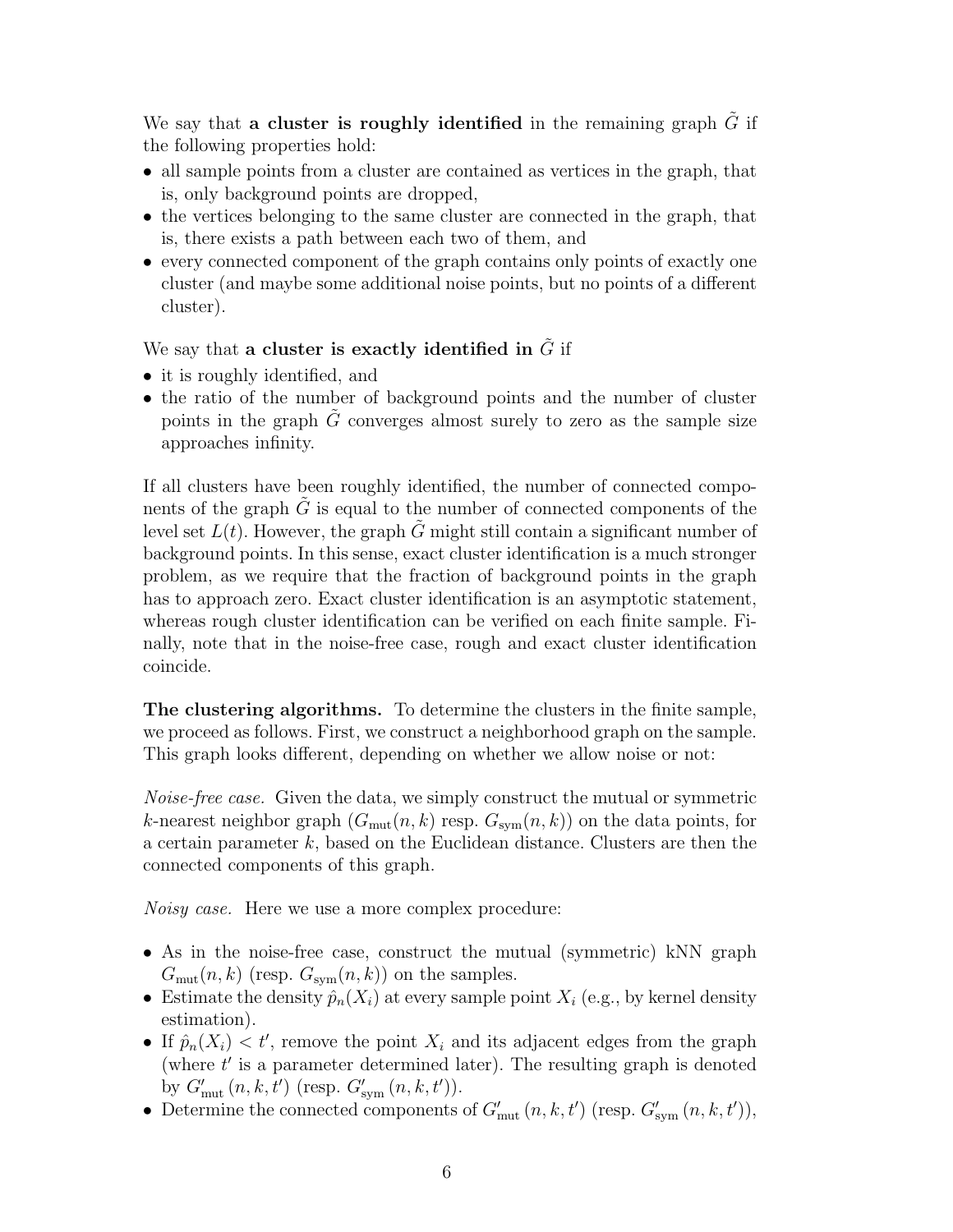for example by a simple depth-first search.

- Remove the connected components of the graph that are "too small", that is, which contain less than  $\delta n$  points (where  $\delta$  is a small parameter determined later).
- The resulting graph is denoted by  $\tilde{G}_{\text{mut}}(n, k, t', \delta)$  (resp.  $\tilde{G}_{\text{sym}}(n, k, t', \delta)$ ); its connected components are the clusters of the sample.

Note that by removing the small components in the graph the method becomes very robust against outliers and "fake" clusters (small connected components just arising by random fluctuations).

Main results, intuitively. We would like to outline our results briefly in an intuitive way. Exact statements can be found in the following sections.

Result 1 (Range of k for successful cluster identification) Under mild assumptions, and for n large enough, there exist constants  $c_1, c_2 > 0$  such that for any  $k \in [c_1 \log n, c_2n]$ , all clusters are identified with high probability in both the mutual and symmetric kNN graph. This result holds for cluster identification in the noise-free case as well as for the rough and the exact cluster identification problem (the latter seen as an asymptotic statement) in the noisy case (with different constants  $c_1, c_2$ ).

For the noise-free case, the lower bound on  $k$  has already been proven in Brito et al. [\[5\]](#page-29-5), for the noisy case it is new. Importantly, in the exact statement of the result all constants have been worked out more carefully than in Brito et al. [\[5\]](#page-29-5), which is very important for proving the following statements.

**Result 2** (Optimal k for cluster identification) Under mild assumptions, and for n large enough, the parameter k which maximizes the probability of successful identification of one cluster in the noise-free case has the form  $k =$  $c_1n+c_2$ , where  $c_1, c_2$  are constants which depend on the geometry of the cluster. This result holds for both the mutual and the symmetric kNN graph, but the convergence rates are different (see Result 3). A similar result holds as well for rough cluster identification in the noisy case, with different constants.

This result is completely new, both in the noise-free and in the noisy case. In the light of the existing literature, it is rather surprising. So far it has been well known that in many different settings the lower bound for obtaining connected components in a random kNN graph is of the order  $k \sim \log n$ . However, we now can see that maximizing the probability of obtaining connected components on a finite sample leads to a dramatic change: k has to be chosen much higher than  $\log n$ , namely of the order *n* itself. Moreover, we were surprised ourselves that this result does not only hold in the noise-free case, but can also be carried over to rough cluster identification in the noisy setting.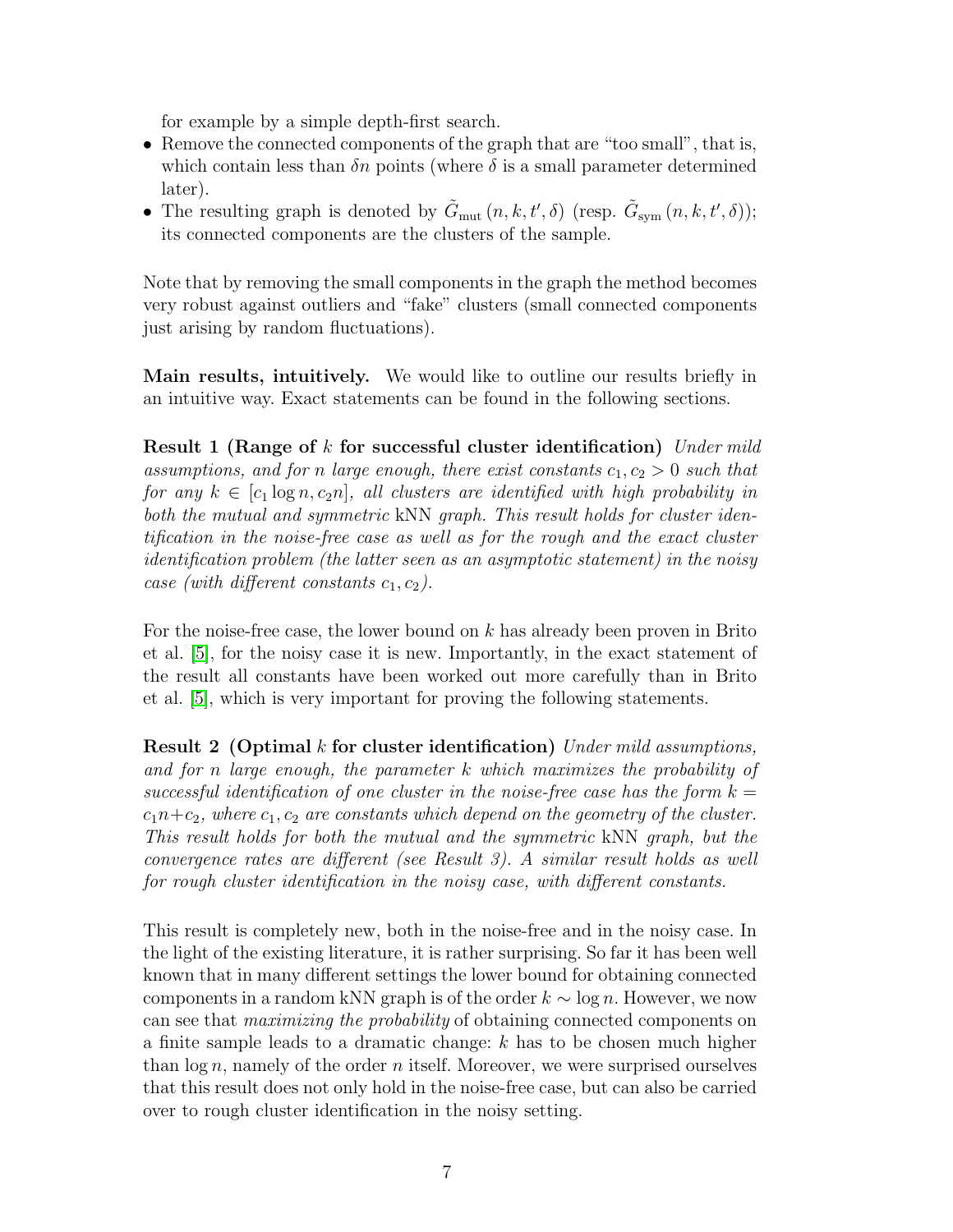For exact cluster identification we did not manage to determine an optimal choice of  $k$  due to the very difficult setting. For large values of  $k$ , small components which can be discarded will no longer exist. This implies that a lot of background points are attached to the real clusters. On the other hand, for small values of k there will exist several small components around the cluster which are discarded, so that there are less background points attached to the final cluster. However, this tradeoff is very hard to grasp in technical terms. We therefore leave the determination of an optimal value of  $k$  for exact cluster identification as an open problem. Moreover, as exact cluster identification concerns the asymptotic case of  $n \to \infty$  only, and rough cluster identification is all one can achieve on a finite sample anyway, we are perfectly happy to be able to prove the optimal rate in that case.

Result 3 (Identification of the most significant cluster) For the optimal k as stated in Result 2, the convergence rate (with respect to  $n$ ) for the identification of one fixed cluster  $C^{(i)}$  is different for the mutual and the symmetric kNN graph. It depends

- only on the properties of the cluster  $C^{(i)}$  itself in the mutual kNN graph
- on the properties of the "least significant", that is the "worst" out of all clusters in the symmetric kNN graph.

This result shows that if one is interested in identifying the "most significant" clusters only, one is better off using the mutual kNN graph. When the goal is to identify all clusters, then there is not much difference between the two graphs, because both of them have to deal with the "worst" cluster anyway. Note that this result is mainly due to the different between-cluster connectivity properties of the graphs, the within-cluster connectivity results are not so different (using our proof techniques at least).

Proof techniques, intuitively. Given a neighborhood graph on the sample, cluster identification always consists of two main steps: ensuring that points of the same cluster are connected and that points of different clusters are not connected to each other. We call those two events "within-cluster connectedness" and "between-cluster disconnectedness" (or "cluster isolation").

To treat within-cluster connectedness we work with a covering of the true cluster. We cover the whole cluster by balls of a certain radius z. Then we want to ensure that, first, each of the balls contains at least one of the sample points, and second, that points in neighboring balls are always connected in the kNN graph. Those are two contradicting goals. The larger  $z$  is, the easier it is to ensure that each ball contains a sample point. The smaller  $z$  is, the easier it is to ensure that points in neighboring balls will be connected in the graph for a fixed number of neighbors  $k$ . So the first part of the proof consists in computing the probability that for a given  $z$  both events occur at the same time and finding the optimal z.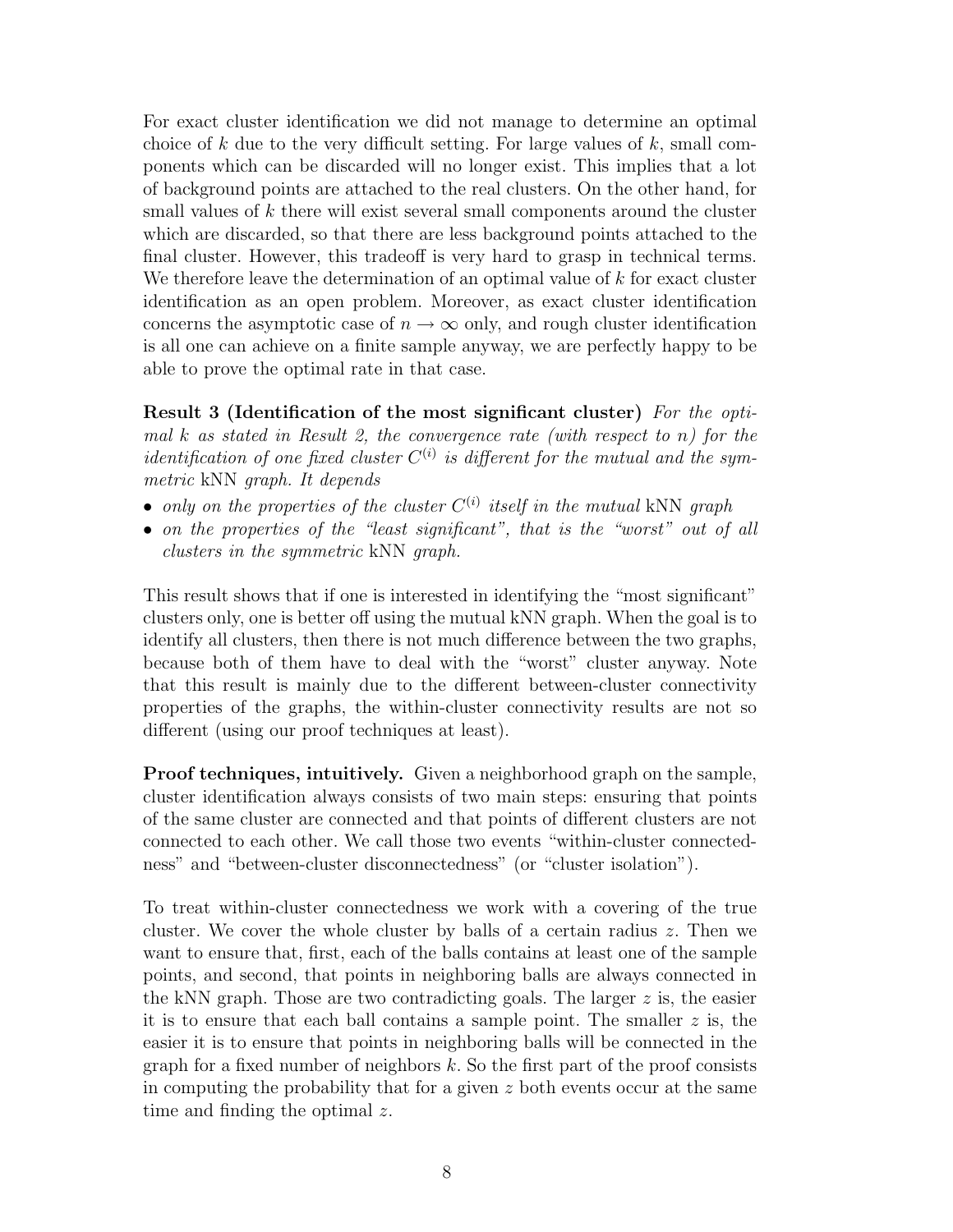Between-cluster connectivity is easier to treat. Given a lower bound on the distance u between two clusters, all we have to do is to make sure that edges in the kNN graph never become longer than  $u$ , that is we have to prove bounds on the maximal kNN distance in the sample.

In general, those techniques can be applied with small modifications both in the noise-free and in the noisy case, provided we construct our graphs in the way described above. The complication in the noisy case is that if we just used the standard kNN graph as in the noise-free case, then of course the whole space would be considered as one connected component, and this would also show up in the neighborhood graphs. Thus, one has to artificially reduce the neighborhood graph in order to remove the background component. Only then one can hope to obtain a graph with different connected components corresponding to different clusters. The way we construct the graph  $G$  ensures this. First, under the assumption that the error of the density estimator is bounded by  $\varepsilon$ , we consider the  $(t - \varepsilon)$ -level set instead of the t-level set we are interested in. This ensures that we do not remove "true cluster points" in our procedure. A second, large complication in the noisy case is that with a naive approach, the radius z of the covering and the accuracy  $\varepsilon$  of the density estimator would be coupled to each other. We would need to ensure that the parameter  $\varepsilon$  decreases with a certain rate depending on z. This would lead to complications in the proof as well as very slow convergence rates. The trick by which we can avoid this is to introduce the parameter  $\delta$  and throw away all connected components which are smaller than  $\delta n$ . Thus, we ensure that no small connected components are left over in the boundary of the  $(t - \varepsilon)$ -level set of a cluster, and all remaining points which are in this boundary strip will be connected to the main cluster represented by the t-level set. Note, that this construction allows us to estimate the number of clusters even without exact estimation of the density.

Building blocks from the literature. To a certain extent, our proofs follow and combine some of the techniques presented in Brito et al. [\[5\]](#page-29-5) and Biau et al. [\[2\]](#page-29-6).

In Brito et al.  $[5]$  the authors study the connectivity of random mutual  $k$ nearest neighbor graphs. However, they are mainly interested in asymptotic results, only consider the noise-free case, and do not attempt to make statements about the optimal choice of  $k$ . Their main result is that in the noisefree case, choosing k at least of the order  $O(\log n)$  ensures that in the limit for  $n \to \infty$ , connected components of the mutual k-nearest neighbor graph correspond to true underlying clusters.

In Biau et al. [\[2\]](#page-29-6), the authors study the noisy case and define clusters as connected components of the t-level set of the density. As in our case, the authors use density estimation to remove background points from the sample,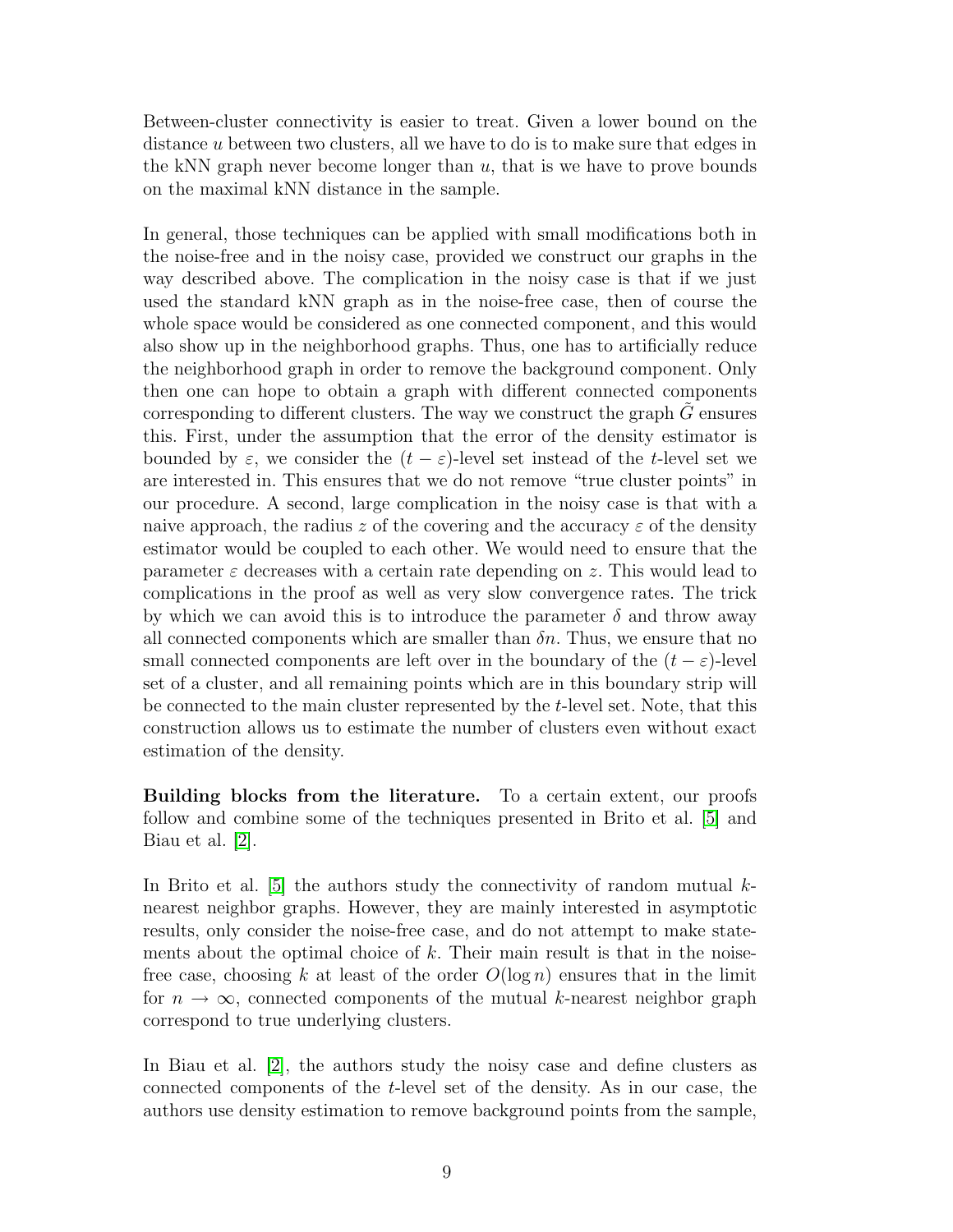but then work with an  $\varepsilon$ -neighborhood graph instead of a k-nearest neighbor graph on the remaining sample. Connectivity of this kind of graph is much easier to treat than the one of  $k$ -nearest neighbor graphs, as the connectivity of two points in the  $\varepsilon$ -graph does not depend on any other points in the sample (this is not the case in the k-nearest neighbor graph). Then, Biau et al. [\[2\]](#page-29-6) prove asymptotic results for the estimation of the connected components of the level set  $L(t)$ , but also do not investigate the optimal choice of their graph parameter  $\varepsilon$ . Moreover, due to our additional step where we remove small components of the graph, we can provide much faster rates for the estimation of the components, since we have a much weaker coupling of the density estimator and the clustering algorithm.

Finally, note that a considerably shorter version of the current paper dealing with the noise-free case only has appeared in Maier et al. [\[11\]](#page-29-7). In the current paper we have shortened the proofs significantly at the expense of having slightly worse constants in the noise-free case.

# 3 General assumptions and notation

**Density and clusters.** Let  $p$  be a bounded probability density with respect to the Lebesgue measure on  $\mathbb{R}^d$ . The measure on  $\mathbb{R}^d$  that is induced by the density p is denoted by  $\mu$ . Given a fixed level parameter  $t > 0$ , the t-level set of the density  $p$  is defined as

$$
L(t) = \overline{\{x \in \mathbb{R}^d \mid p(x) \ge t\}}.
$$

where the bar denotes the topological closure (note that level sets are closed by assumptions in the noisy case, but this is not necessarily the case in the noise-free setting).

Geometry of the clusters. We define clusters as the connected components of  $L(t)$  (where the term "connected component" is used in its topological sense). The number of clusters is denoted by  $m$ , and the clusters themselves by  $C^{(1)}, \ldots, C^{(m)}$ . We set  $\beta_{(i)} := \mu(C^{(i)})$ , that means, the probability mass in cluster  $C^{(i)}$ .

We assume that each cluster  $C^{(i)}$   $(i = 1, \ldots, m)$  is a disjoint, compact and connected subset of  $\mathbb{R}^d$ , whose boundary  $\partial C^{(i)}$  is a smooth  $(d-1)$ -dimensional submanifold in  $\mathbb{R}^d$  with minimal curvature radius  $\kappa^{(i)} > 0$  (the inverse of the largest principal curvature of  $\partial C^{(i)}$ ). For  $\nu \leq \kappa^{(i)}$ , we define the collar set  $Col^{(i)}(\nu) = \{x \in C^{(i)} | \text{dist}(x, \partial C^{(i)}) \leq \nu\}$  and the maximal covering radius  $\nu_{\max}^{(i)} = \max_{\nu \leq \kappa^{(i)}} \{ \nu \mid C^{(i)} \setminus Col^{(i)}(\nu) \text{ connected } \}.$  These quantities will be needed for the following reasons: It will be necessary to cover the inner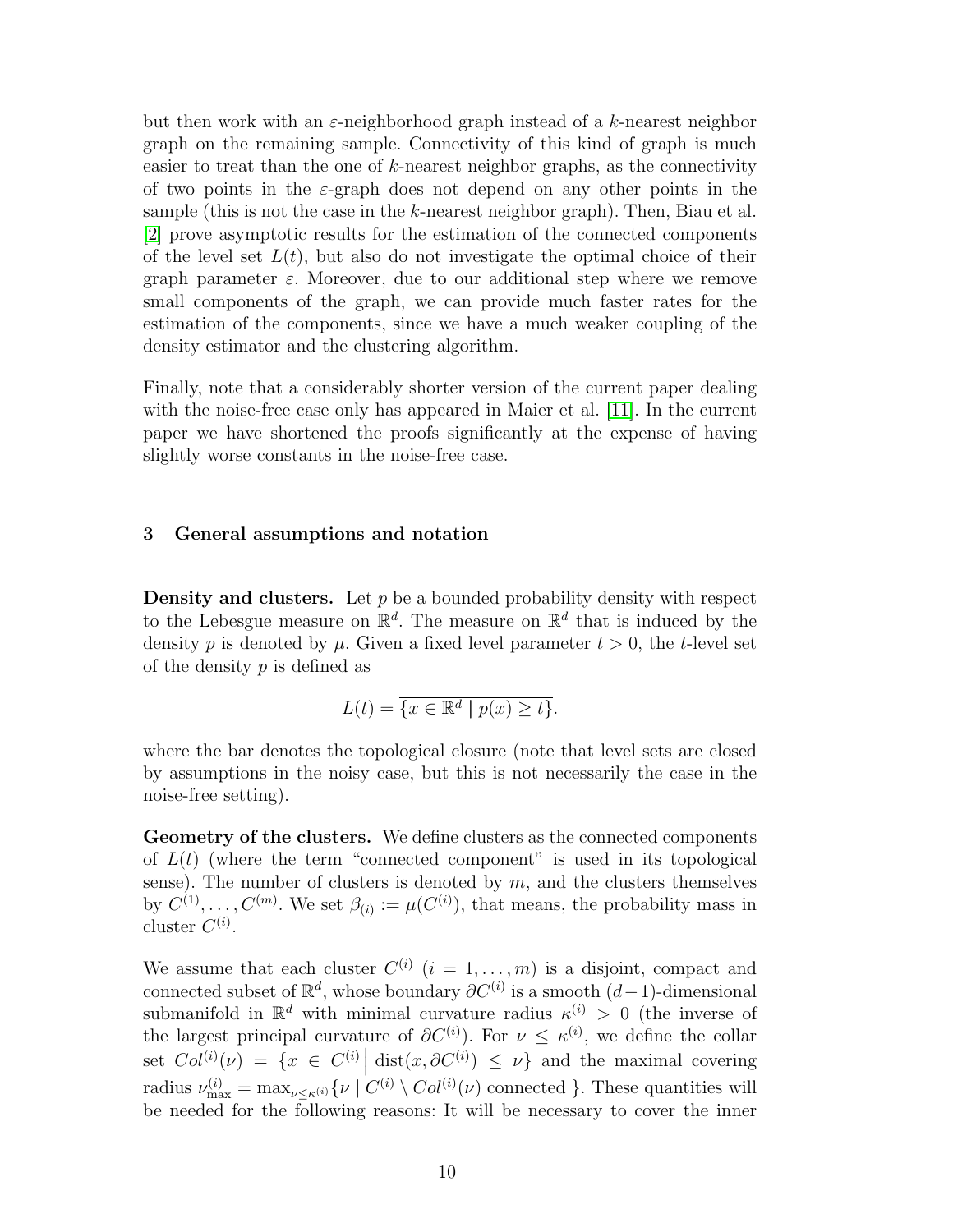part of each cluster by balls of a certain fixed radius  $z$ , and those balls are not supposed to "stick outside". Such a construction is only possible under assumptions on the maximal curvature of the boundary of the cluster. This will be particularly important in the noisy case, where all statements about the density estimator only hold in the inner part of the cluster.

For an arbitrary  $\varepsilon > 0$ , the connected component of  $L(t-\varepsilon)$  which contains the cluster  $C^{(i)}$  is denoted by  $C^{(i)}_-(\varepsilon)$ . Points in the set  $C^{(i)}_-(\varepsilon) \setminus C^{(i)}$  will sometimes be referred to as boundary points. To express distances between the clusters, we assume that there exists some  $\tilde{\varepsilon} > 0$  such that  $dist(C_{-}^{(i)}(2\tilde{\varepsilon}), C_{-}^{(j)}(2\tilde{\varepsilon})) \geq$  $u^{(i)} > 0$  for all  $i, j \in \{1, \ldots, m\}$ . The numbers  $u^{(i)}$  will represent lower bounds on the distances between cluster  $C^{(i)}$  and the remaining clusters. Note that the existence of the  $u^{(i)} > 0$  ensures that  $C_{-}^{(i)}(2\varepsilon)$  does not contain any other clusters apart from  $C^{(i)}$  for  $\varepsilon < \tilde{\varepsilon}$ . Analogously to the definition of  $\beta_{(i)}$  above we set  $\tilde{\beta}_{(i)} = \mu(C_{-}^{(i)}(2\tilde{\varepsilon}))$ , that is the mass of the enlarged set  $C_{-}^{(i)}(2\tilde{\varepsilon})$ . These definitions are illustrated in Figure [1.](#page-10-0) Furthermore, we introduce a lower bound



<span id="page-10-0"></span>Fig. 1. An example of our cluster definition. The clusters  $C^{(1)}$ ,  $C^{(2)}$  are defined as the connected components of the t-level set of the density (here  $t = 0.07$ ). The clusters are subsets of the sets  $C_{-}^{(1)}(2\epsilon)$ ,  $C_{-}^{(2)}(2\epsilon)$  (here for  $\epsilon = 0.01$ ).

on the probability mass in balls of radius  $u^{(i)}$  around points in  $C_{-}^{(i)}(2\tilde{\varepsilon})$ 

$$
\rho^{(i)} \leq \inf_{x \in C^{(i)}_-(2\tilde{\varepsilon})} \mu\left(B(x, u^{(i)})\right).
$$

In particular, under our assumptions on the smoothness of the cluster boundary we can set  $\rho^{(i)} = O^{(i)}(u^{(i)}) \nmid t \eta_d(u^{(i)})^d$  for an *overlap constant* 

$$
O^{(i)}(u^{(i)}) = \inf_{x \in C^{(i)}_-(2\tilde{\varepsilon})} \left( \text{vol}(B(x, u^{(i)}) \cap C^{(i)}_-(2\tilde{\varepsilon})) / \text{vol}(B(x, u^{(i)})) \right) > 0.
$$

The way it is constructed,  $\rho^{(i)}$  becomes larger the larger the distance of  $C^{(i)}$ to all the other clusters is and is upper bounded by the probability mass of the extended cluster  $\tilde{\beta}_{(i)}$ .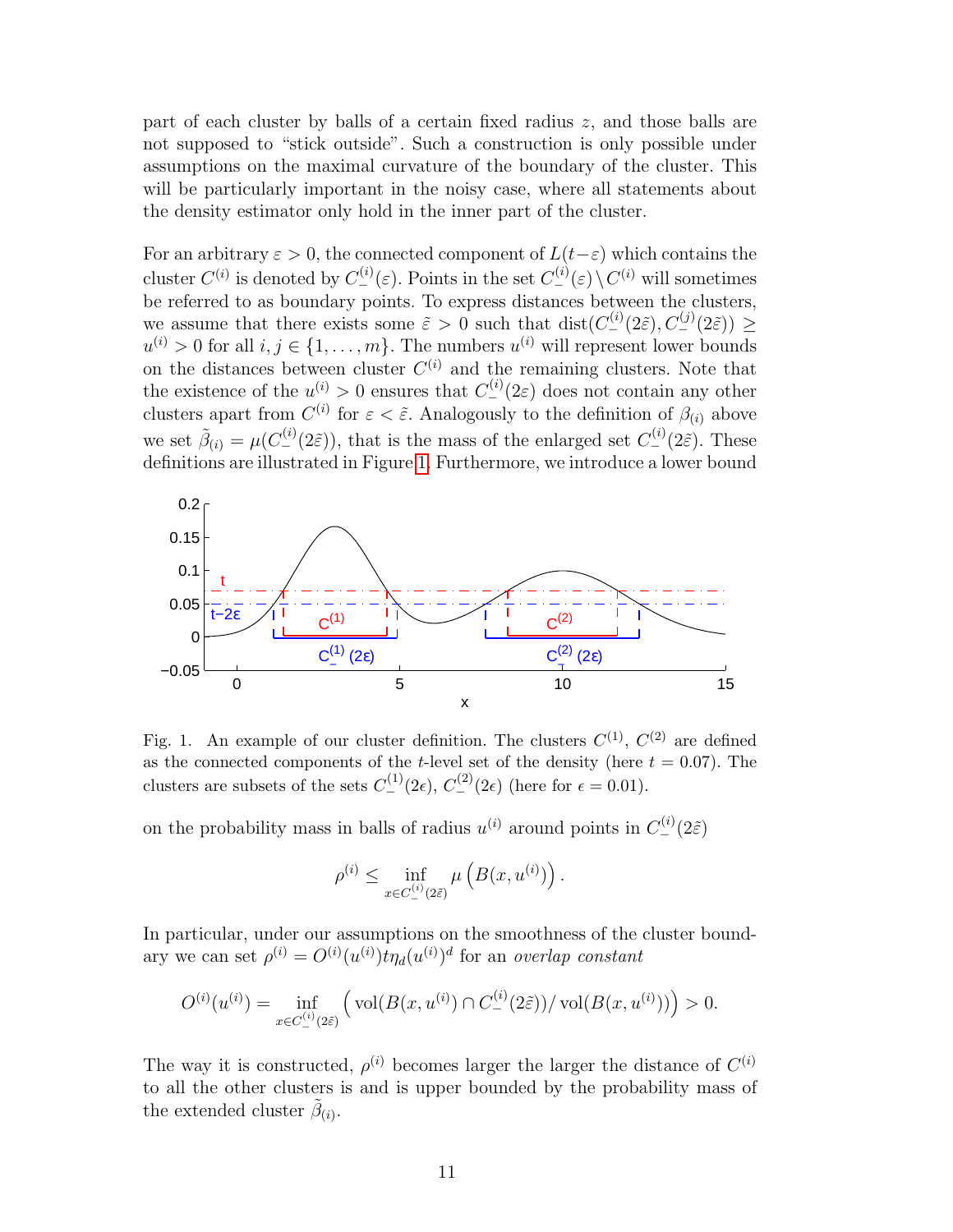Example in the noisy case. All assumptions on the density and the clusters are satisfied if we assume that the density  $p$  is twice continuously differentiable on a neighborhood of  $\{p = t\}$ , for each  $x \in \{p = t\}$  the gradient of p at x is non-zero, and  $dist(C^{(i)}, C^{(j)}) = u' > u^{(i)}$ .

Example in the noise-free case. Here we assume that the support of the density p consists of m connected components  $C^{(1)}, \ldots, C^{(m)}$  which satisfy the smoothness assumptions above, and such that the densities on the connected components are lower bounded by a positive constant  $t$ . Then the noise-free case is a special case of the noisy case.

**Sampling.** Our *n* sample points  $X_1, ..., X_n$  will be sampled i.i.d. from the underlying probability distribution.

Density estimation in the noisy case. In the noisy case we will estimate the density at each data point  $X_j$  by some estimate  $\hat{p}_n(X_j)$ . For convenience, we state some of our results using a standard kernel density estimator, see Devroye and Lugosi [\[6\]](#page-29-8) for background reading. However, our results can easily be rewritten with any other density estimate.

**Further notation.** The kNN radius of a point  $X_j$  is the maximum distance to a point in  $kNN(X_i)$ .  $R_{\min}^{(i)}$  denotes the minimal kNN radius of the sample points in cluster  $C^{(i)}$ , whereas  $\tilde{R}_{\max}^{(i)}$  denotes the maximal kNN radius of the sample points in  $C_{-}^{(i)}(2\tilde{\varepsilon})$ . Note here the difference in the point sets that are considered.

 $\text{Bin}(n, p)$  denotes the binomial distribution with parameters n and p. Probabilistic events will be denoted with curly capital letters  $A, B, \ldots$ , and their complements with  $\mathcal{A}^c, \mathcal{B}^c, \ldots$ 

# 4 Exact statements of the main results

In this section we are going to state all our main results in a formal way. In the statement of the theorems we need the following conditions. The first one is necessary for both, the noise-free and the noisy case, whereas the second one is needed for the noisy case only.

• *Condition 1:* Lower and upper bounds on the number of neighbors  $k$ ,

$$
k \ge 4^{d+1} \frac{p_{\text{max}}^{(i)}}{t} \log \left( 2 \, 8^d \, p_{\text{max}}^{(i)} \, \text{vol}(C^{(i)}) \, n \right),
$$
  

$$
k \le (n-1) \min \left\{ \frac{\rho^{(i)}}{2} - \frac{2 \log(\tilde{\beta}_{(i)} n)}{(n-1)}, 2 \, 4^d \, \eta_d \, p_{\text{max}}^{(i)} \min \left\{ (u^{(i)})^d, (\nu_{\text{max}}^{(i)})^d \right\} \right\}.
$$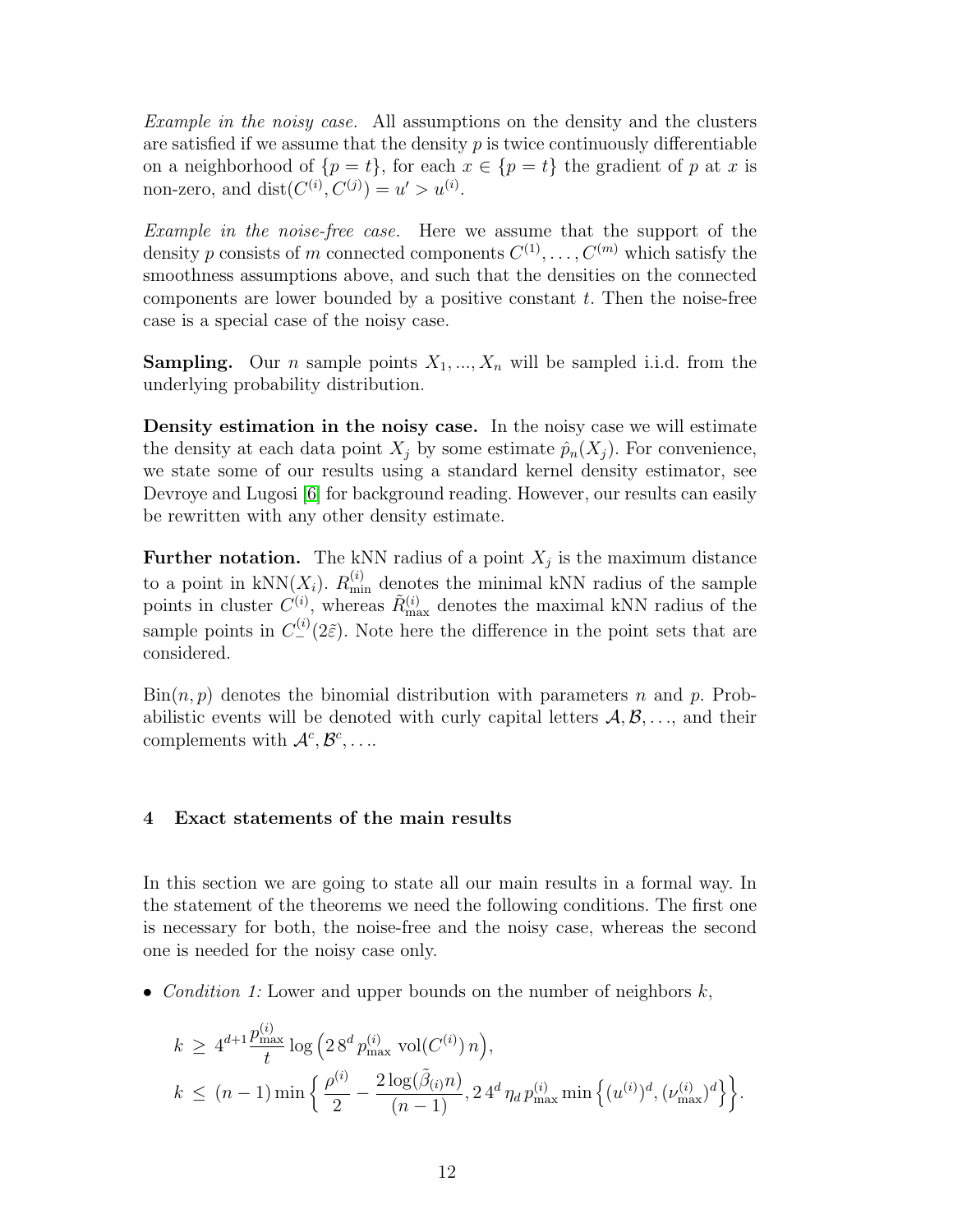Table 1 Table of notations

| ranic of motations                 |                                                                                                                                              |
|------------------------------------|----------------------------------------------------------------------------------------------------------------------------------------------|
| p(x)                               | density                                                                                                                                      |
| $\hat{p}_n(x)$                     | density estimate in point $x$                                                                                                                |
| t                                  | density level set parameter                                                                                                                  |
| L(t)                               | t-level set of $p$                                                                                                                           |
| $C^{(1)}, \ldots, C^{(m)}$         | clusters, i.e. connected components of $L(t)$                                                                                                |
| $C_{-}^{(i)}(\epsilon)$            | connected component of $L(t - \epsilon)$ containing $C^{(i)}$                                                                                |
| $\beta_{(i)}, \tilde{\beta}_{(i)}$ | probability mass of $C^{(i)}$ and $C^{(i)}_{-}(2\tilde{\varepsilon})$ respectively                                                           |
| $p_{\max}^{(i)}$                   | maximal density in cluster $C^{(i)}$                                                                                                         |
| $\rho^{(i)}$                       | probability of balls of radius $u^{(i)}$ around points in $C_{-}^{(i)}(2\tilde{\varepsilon})$                                                |
| $\kappa^{(i)}$                     | minimal curvature radius of the boundary $\partial C^{(i)}$                                                                                  |
| $\nu_{\max}^{(i)}$                 | maximal covering radius of cluster $C^{(i)}$                                                                                                 |
| $Col^{(i)}(\nu)$                   | collar set for radius $\nu$                                                                                                                  |
| $u^{(i)}$                          | lower bound on the distances between $C^{(i)}$ and other clusters                                                                            |
| $\tilde{\epsilon}$                 | parameter such that $dist(C_{-}^{(i)}(2\varepsilon), C_{-}^{(j)}(2\varepsilon)) \geq u^{(i)}$ for all $\varepsilon \leq \tilde{\varepsilon}$ |
| $\eta_d$                           | volume of the d-dimensional unit ball                                                                                                        |
| $\boldsymbol{k}$                   | number of neighbors in the construction of the graph                                                                                         |

• Condition 2: The density  $p$  is three times continuously differentiable with uniformly bounded derivatives,  $\beta_{(i)} > 2\delta$ , and  $\varepsilon_n$  sufficiently small such that  $\mu\big(\bigcup_i (C^{(i)}_-(2\varepsilon_n)\setminus C^{(i)})\big) \leq \delta/2.$ 

Note that in Theorems 1 to 3  $\varepsilon_n$  is considered small but constant and thus we drop the index  $n$  there.

In our first theorem, we present the optimal choice of the parameter  $k$  in the mutual kNN graph for the identification of a cluster. This theorem treats both, the noise-free and the noisy case.

<span id="page-12-0"></span>Theorem 1 (Optimal  $k$  for identification of one cluster in the mutual kNN graph) The optimal choice of k for identification of cluster  $C^{(i)}$ in  $G_{mut}(n, k)$  (noise-free case) resp. rough identification in  $\tilde{G}_{mut}(n, k, t - \varepsilon, \delta)$ (noisy case) is

$$
k = (n-1)\Gamma^{(i)} + 1
$$
, with  $\Gamma^{(i)} := \frac{\rho^{(i)}}{2 + \frac{1}{4^d} \frac{t}{p_{\max}^{(i)}}}$ ,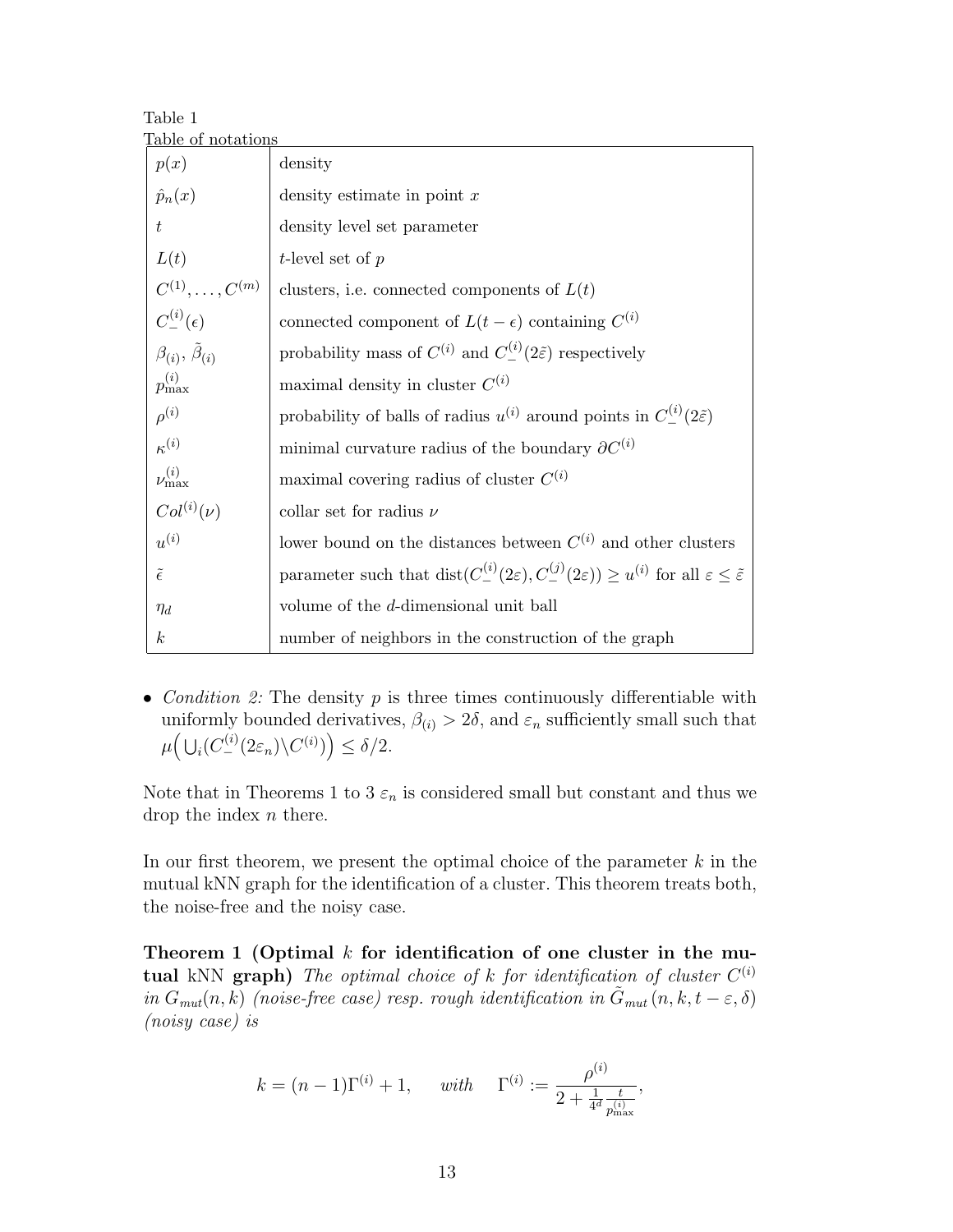provided this choice of k fulfills Condition 1. In the noise-free case we obtain with  $\Omega_{noisefree}^{(i)} = \frac{\rho^{(i)}}{\sqrt{N}}$  $24^{d+1} \frac{p_{\text{max}}^{(i)}}{t} + 4$ and for sufficiently large n

$$
P\Big(Cluster\ C^{(i)}\ \ is\ identified\ \ in\ G_{mut}(n,k)\Big) \ge 1 - 3e^{-(n-1)\Omega_{noisefree}^{(i)}}.
$$

For the noisy case, assume that additionally Condition 2 holds and let  $\hat{p}_n$  be a kernel density estimator with bandwidth h. Then there exist constants  $C_1, C_2$ such that if  $h^2 \leq C_1 \varepsilon$  we get with

$$
\Omega_{noisy}^{(i)} = \min \left\{ \frac{\rho^{(i)}}{2 \, 4^{d+1} \, \frac{p_{\text{max}}^{(i)}}{t} + 4}, \, \, \frac{n}{n-1} \frac{\delta}{8}, \, \frac{n}{n-1} C_2 \, h^d \, \varepsilon^2 \right\}
$$

and for sufficiently large n

 $P\left( Cluster~C^{(i)}~roughly~identified~in~\tilde{G}_{mut}(n, k, t - \varepsilon, \delta) \right) \geq 1 - 8e^{-(n-1)\Omega_{noisy}^{(i)}}.$ 

This theorem has several remarkable features. First of all, we can see that both in the noise-free and in the noisy case, the optimal choice of  $k$  is roughly linear in n. This is pretty surprising, given that the lower bound for cluster connectivity in random geometric graphs is  $k \sim \log n$ . We will discuss the important consequences of this result in the last section.

Secondly, we can see that for the mutual kNN graph the identification of one cluster  $C^{(i)}$  only depends on the properties of the cluster  $C^{(i)}$ , but not on the ones of any other cluster. This is a unique feature of the mutual kNN graph which comes from the fact that if cluster  $C^{(i)}$  is very "dense", then the neighborhood relationship of points in  $C^{(i)}$  never links outside of cluster  $C^{(i)}$ . In the mutual kNN graph this implies that any connections of  $C^{(i)}$  to other clusters are prevented. Note that this is not true for the symmetric kNN graph, where another cluster can simply link into  $C^{(i)}$ , no matter which internal properties  $C^{(i)}$  has.

For the mutual graph, it thus makes sense to define the *most significant* cluster as the one with the largest coefficient  $\Omega^{(i)}$ , since this is the one which can be identified with the fastest rate. In the noise-free case one observes that the coefficient  $\Omega^{(i)}$  of cluster  $C^{(i)}$  is large given that

•  $\rho^{(i)}$  is large, which effectively means a large distance  $u^{(i)}$  of  $C^{(i)}$  to the closest other cluster,

•  $p_{\text{max}}^{(i)}/t$  is small, so that the density is rather uniform inside the cluster  $C^{(i)}$ . Note that those properties are the most simple properties one would think of when imagining an "easily detectable" cluster. For the noisy case, a similar analysis still holds as long as one can choose the constants  $\delta$ , h and  $\varepsilon$  small enough.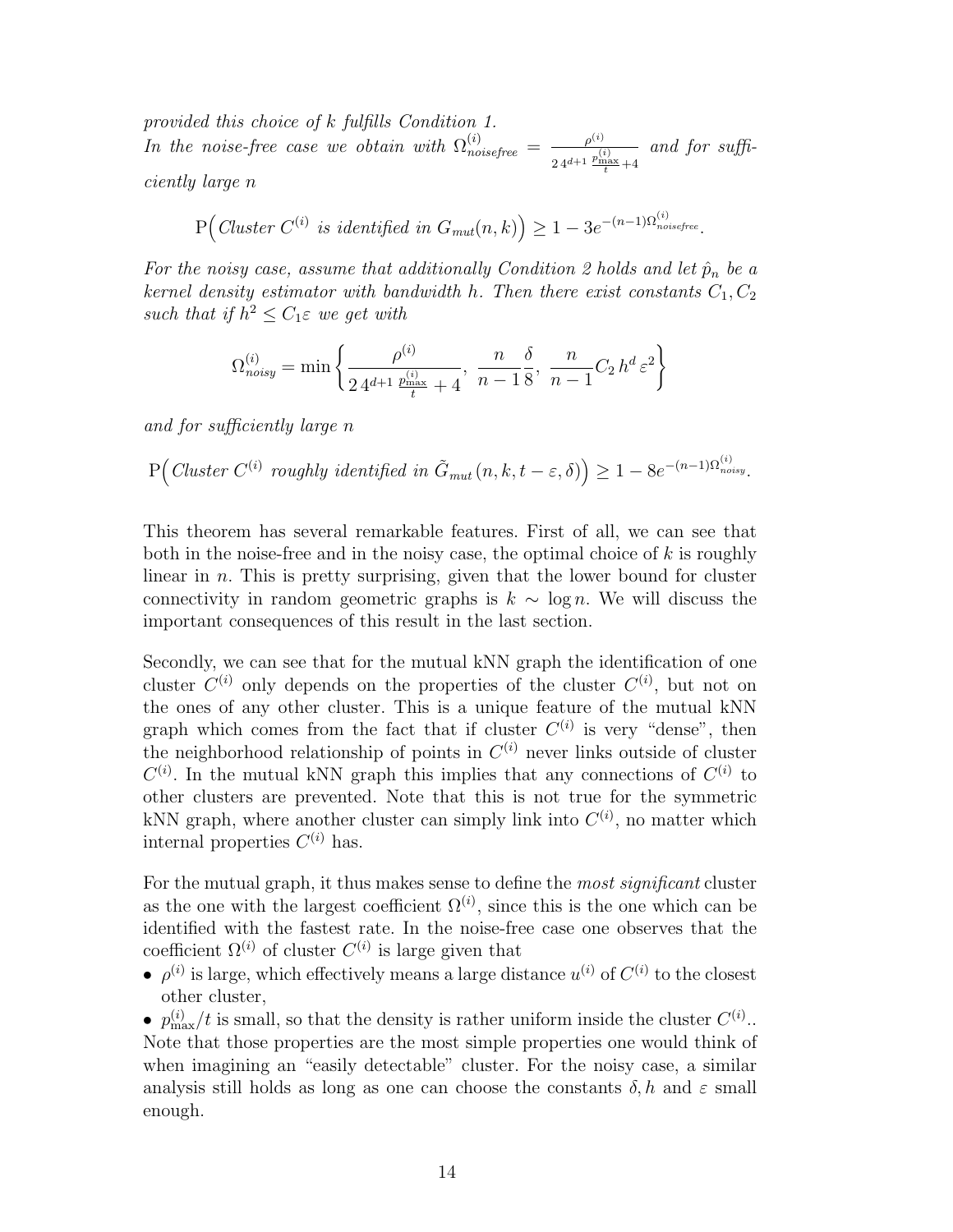<span id="page-14-0"></span>Formally, the result for identification of clusters in the symmetric kNN graph looks very similar to the one above.

Theorem 2 (Optimal  $k$  for identification of one cluster in the sym-metric kNN graph) We use the same notation as in Theorem [1](#page-12-0) and define  $\rho_{\min} = \min_{i=1,\dots,m} \rho^{(i)}$ . Then all statements about the optimal rates for k in Theorem [1](#page-12-0) can be carried over to the symmetric kNN graph, provided one replaces  $\rho^{(i)}$  with  $\rho_{\min}$  in the definitions of  $\Gamma^{(i)}$ ,  $\Omega_{noisefree}^{(i)}$  and  $\Omega_{noisey}^{(i)}$ . If Condition 1 holds and the condition  $k \leq (n-1)\rho_{\min}/2 - 2\log(n)$  replaces the corresponding one in Condition 1, we have in the noise-free case for sufficiently large n

$$
P\big(C^{(i)}\ \text{is identified in }G_{sym}(n,k)\big) \geq 1 - (m+2)e^{-(n-1)\Omega_{noisefree}^{(i)}}.
$$

If additionally Condition 2 holds we have in the noisy case for sufficiently large n

$$
P\big(C^{(i)}\text{ roughly identified in }\tilde{G}_{sym}(n,k,t-\varepsilon,\delta)\big) \ge 1-(m+7)e^{-(n-1)\Omega_{noisy}^{(i)}}.
$$

Observe that the constant  $\rho^{(i)}$  has now been replaced by the minimal  $\rho^{(j)}$ among all clusters  $C^{(j)}$ . This means that the rate of convergence for the symmetric kNN graph is governed by the constant  $\rho^{(j)}$  of the "worst" cluster, that is the one which is most difficult to identify. Intuitively, this worst cluster is the one which has the smallest distance to its neighboring clusters. In contrast to the results for the mutual kNN graph, the rate for identification of  $C^{(i)}$  in the symmetric graph is governed by the worst cluster instead of the cluster  $C^{(i)}$  itself. This is a big disadvantage if the goal is to only identify the "most" significant" clusters. For this purpose the mutual graph has a clear advantage.

On the other hand as we will see in the next theorem that the difference in behavior between the mutual and symmetric graph vanishes as soon as we attempt to identify all clusters.

<span id="page-14-1"></span>Theorem 3 (Optimal k for identification of all clusters in the mu-tual kNN graph) We use the same notation as in Theorem [1](#page-12-0) and define  $\rho_{\min} = \min_{i=1,\dots,m} \rho^{(i)}$ ,  $p_{\max} = \max_{i=1,\dots,m} p^{(i)}_{\max}$ . The optimal choice of k for the identification of all clusters in the mutual kNN graph in  $G_{mut}(n, k)$  (noisefree case) resp. rough identification of all clusters in  $G_{mut}(n, k, t - \varepsilon, \delta)$  (noisy case) is given by

$$
k = (n-1)\Gamma^{all} + 1
$$
, with  $\Gamma^{all} = \frac{\rho_{\min}}{2 + \frac{1}{4^d} \frac{t}{p_{\max}}}$ ,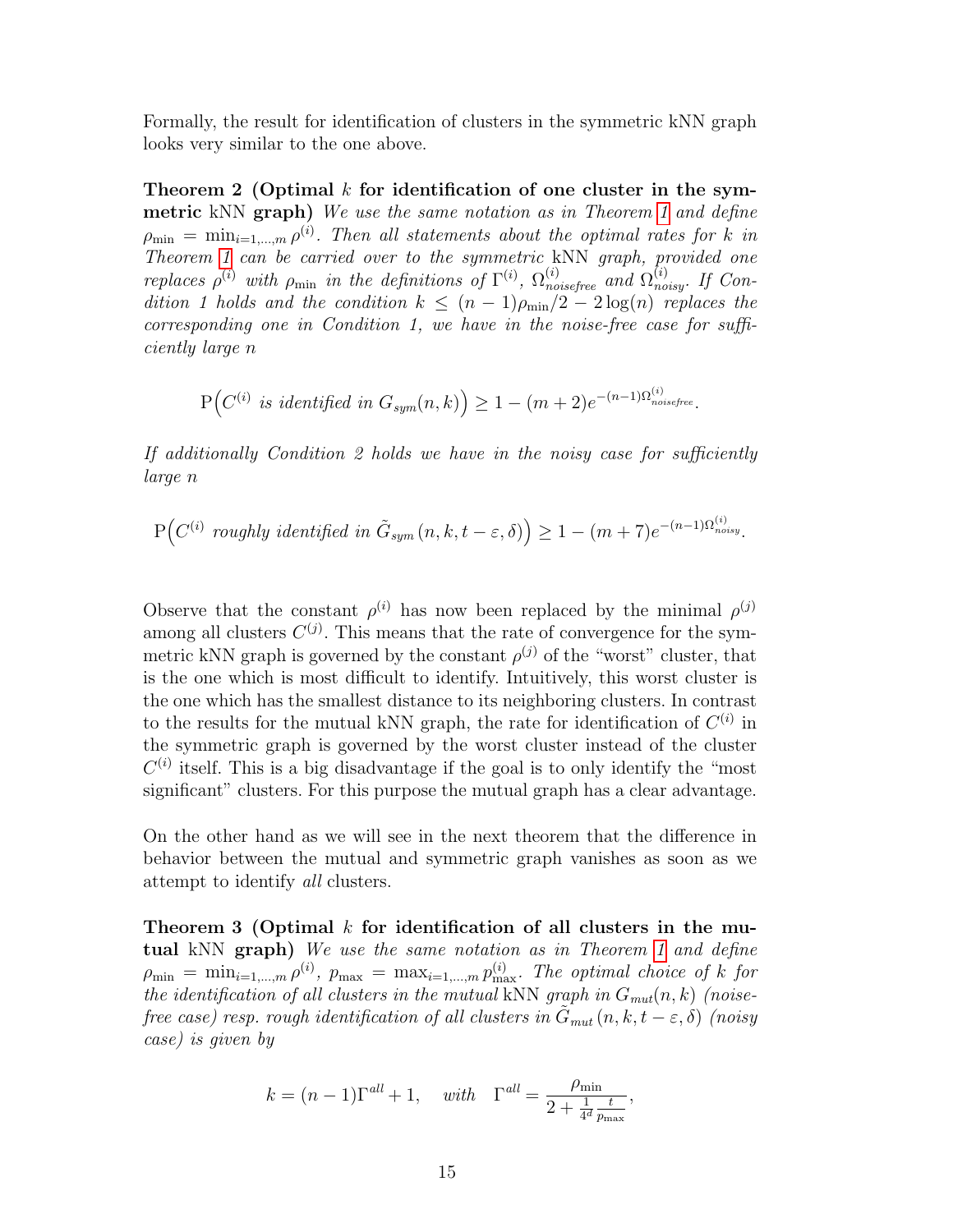provided this choice of k fulfills Condition 1 for all clusters  $C^{(i)}$ . In the noisefree case we get the rate

$$
\Omega_{noisefree} = \frac{\rho_{\min}}{2\,4^{d+1}\,\frac{p_{\max}}{t} + 4},
$$

such that for sufficiently large n

 $P\left(\text{All clusters exactly identified in } G_{mut}(n,k)\right) \geq 1-3m \, e^{-(n-1)\Omega_{noisefree}}.$ 

For the noisy case, assume that additionally Condition 2 holds for all clusters and let  $\hat{p}_n$  be a kernel density estimator with bandwidth h. Then there exist constants  $C_1, C_2$  such that if  $h^2 \leq C_1 \varepsilon$  we get with

$$
\Omega_{noisy} = \min \left\{ \frac{\rho_{\min}}{2 \, 4^{d+1} \, \frac{p_{\max}}{t} + 4}, \, \, \frac{n}{n-1} \frac{\delta}{8}, \, \frac{n}{n-1} C_2 \, h^d \, \varepsilon^2 \right\}
$$

and for sufficiently large n

 $P\left( All \; clusters \; roughly \; ident. \; in \; \tilde{G}_{mut}(n, k, t - \varepsilon, \delta) \right) \geq 1 - (3m + 5) e^{-(n-1)\Omega_{noisy}}.$ 

We can see that as in the previous theorem, the constant which now governs the speed of convergence is the worst case constant among all the  $\rho^{(j)}$ . In the setting where we want to identify all clusters this is unavoidable. Of course the identification of "insignificant" clusters will be difficult, and the overall behavior will be determined by the most difficult case. This is what is reflected in the above theorem. The corresponding theorem for identification of all clusters in the symmetric kNN graph looks very similar, and we omit it.

So far for the noisy case we mainly considered the case of rough cluster identification. As we have seen, in this setting the results of the noise-free case are very similar to the ones in the noisy case. Now we would like to conclude with a theorem for exact cluster identification in the noisy case.

<span id="page-15-0"></span>Theorem 4 (Exact identification of clusters in the noisy case) Let  $p$ be three times continuously differentiable with uniformly bounded derivatives and let  $\hat{p}_n$  be a kernel density estimator with bandwidth  $h_n = h_0(\log n/n)^{1/(d+4)}$ for some  $h_0 > 0$ . For a suitable constant  $\varepsilon_0 > 0$  set  $\varepsilon_n = \varepsilon_0 (\log n/n)^{2/(d+4)}$ . Then there exist constants  $c_1, c_2$  such that for  $n \to \infty$  and  $c_1 \log n \leq k \leq c_2 n$ we obtain

Cluster  $C^{(i)}$  is exactly identified in  $\tilde{G}_{mut}(n, k, t - \varepsilon_n, \delta)$  almost surely.

Note that as opposed to rough cluster identification, which is a statement about a given finite nearest neighbor graph, exact cluster identification is an inherently asymptotic property. The complication in this asymptotic setting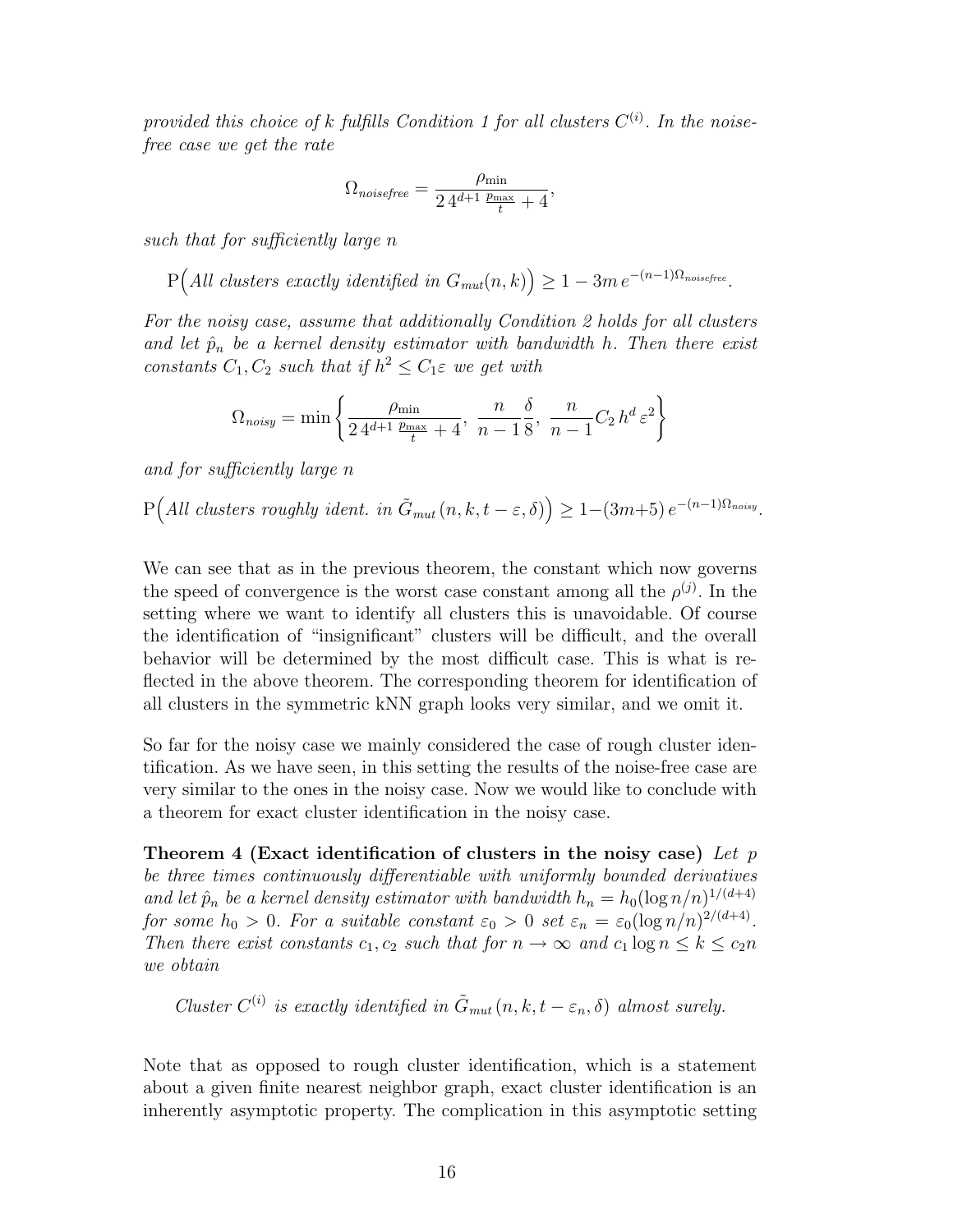is that one has to balance the speed of convergence of the density estimator with the one of the "convergence of the graph". The exact form of the density estimation is not important. Every other density estimator with the same convergence rate would yield the same result. One can even lower the assumptions on the density to  $p \in C^1(\mathbb{R}^d)$  (note that differentiability is elsewhere required). Finally, note that since it is technically difficult to grasp the graph after the small components have been discarded, we could not prove what the optimal  $k$  in this setting should be.

# 5 Proofs

The propositions and lemmas containing the major proof steps are presented in Section [5.1.](#page-16-0) The proofs of the theorems themselves can be found in Section [5.2.](#page-25-0) An overview of the proof structure can be seen in Figure [2.](#page-16-1)



<span id="page-16-1"></span>Fig. 2. The structure of our proofs. Proposition [1](#page-17-0) deals with within-cluster connectedness and Proposition [6](#page-22-0) with between-cluster disconnectedness. Proposition [8](#page-23-0) bounds the ratio of background and cluster points for the asymptotic analysis of exact cluster identification.

#### <span id="page-16-0"></span>5.1 Main propositions for cluster identification

In Proposition [1](#page-17-0) we identify some events whose combination guarantee the connectedness of a cluster in the graph and at the same time that there is not a connected component of the graph that consists of background points only. The probabilities of the events appearing in the proposition are then bounded in Lemma [2-](#page-18-0)[5.](#page-21-0) In Proposition [6](#page-22-0) and Lemma [7](#page-22-1) we examine the probability of connections between clusters. The section concludes with Proposition [8](#page-23-0) and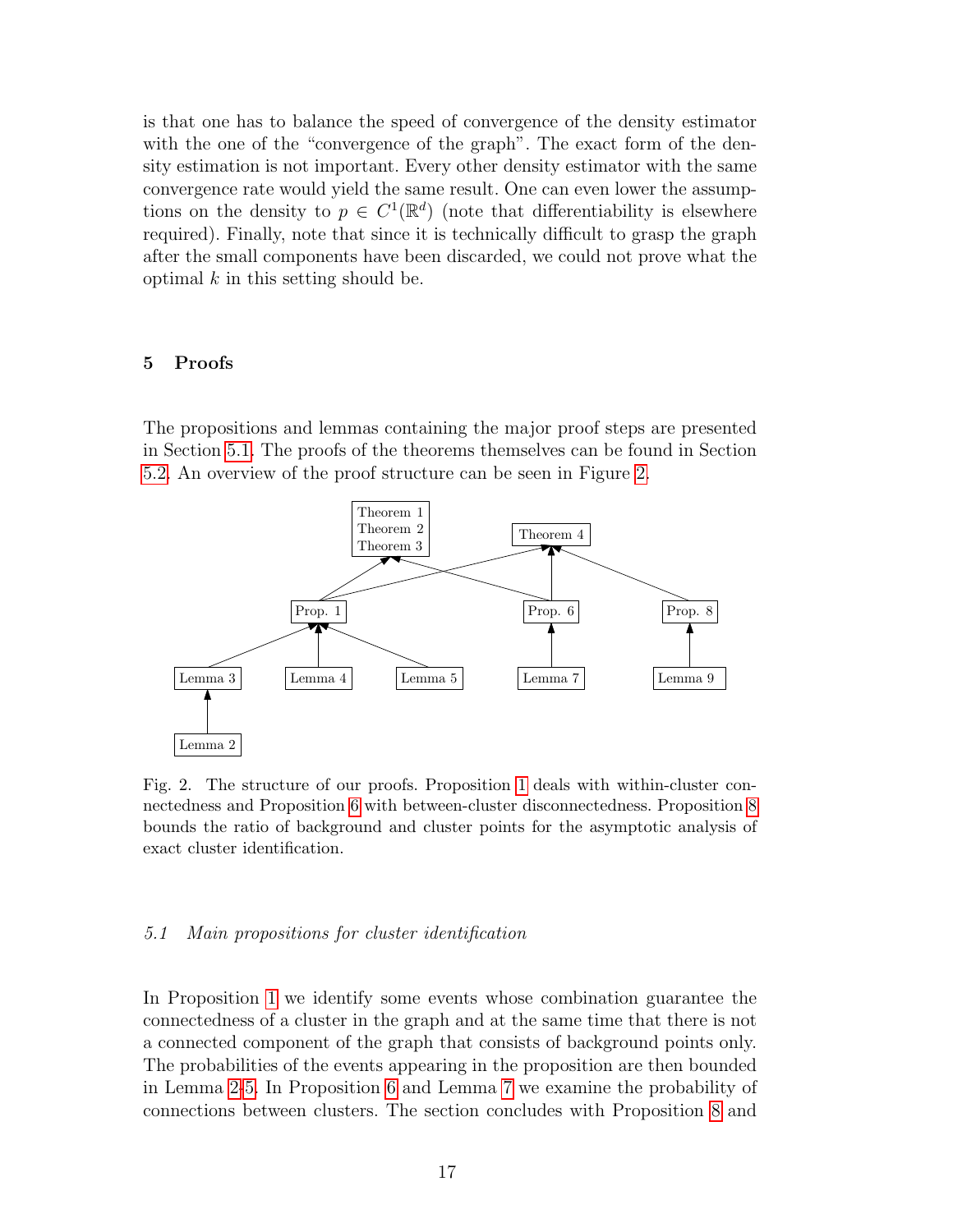Lemma [9,](#page-24-0) which are used in the exact cluster identification in Theorem [4,](#page-15-0) and some remarks about the differences between the noise-free and the noisy case.

<span id="page-17-0"></span>Proposition 1 (Connectedness of one cluster  $C^{(i)}$  in the noisy case) Let  $\tilde{\mathcal{C}}_{n}^{(i)}$  denote the event that in  $\tilde{G}_{mut}(n,k,t-\varepsilon_n,\delta)$  (resp.  $\tilde{G}_{sym}(n,k,t-\varepsilon_n,\delta))$ it holds that

- all the sample points from  $C^{(i)}$  are contained in the graph,
- the sample points from  $C^{(i)}$  are connected in the graph,
- there exists no component of the graph which consists only of sample points from outside  $L(t)$ .

Then under the conditions

(1)  $\beta_{(i)} > 2\delta$ , (2)  $\varepsilon_n$  sufficiently small such that  $\mu\left(\bigcup_i (C^{(i)}_-(2\varepsilon_n)\setminus C^{(i)})\right) \leq \delta/2$ , (3)  $k \geq 4^{d+1} \frac{p_{\text{max}}^{(i)}}{t} \log \left( 28^d p_{\text{max}}^{(i)} \text{ vol}(C^{(i)}) n \right),$  $k \leq (n-1)24^d \eta_d p_{\max}^{(i)} \min\left\{(u^{(i)})^d, (\nu_{\max}^{(i)})^d\right\},$ 

and for sufficiently large n, we obtain

$$
P((\mathcal{C}_n^{(i)})^c) \le P((\mathcal{A}_n^{(i)})^c) + P((\mathcal{B}_n^{(i)})^c) + P(\mathcal{E}_n^c) + P(\mathcal{D}_n^c)
$$
  

$$
\le 2 e^{-\frac{k-1}{4^{d+1}}\frac{t}{p_{\max}^{(i)}}} + 2e^{-n\frac{\delta}{8}} + 2P(\mathcal{D}_n^c),
$$

where the events are defined as follows:

- $\mathcal{A}_n^{(i)}$ : the subgraph consisting of points from  $C^{(i)}$  is connected in  $G'_{mut}(n, k, t-1)$  $\varepsilon_n$ ) (resp.  $G'_{sym}(n, k, t - \varepsilon_n)$ ),
- $\mathcal{B}_n^{(i)}$ : there are more than  $\delta n$  sample points from cluster  $C^{(i)}$ ,
- $\mathcal{E}_n$ : there are less than  $\delta n$  sample points in the set  $\bigcup_i \left( C^{(i)}_-(2\varepsilon_n) \setminus C^{(i)} \right)$ , and
- $\mathcal{D}_n: |\hat{p}_n(X_i) p(X_i)| \leq \varepsilon_n$  for all sample points  $X_i, i = 1, \ldots, n$ .

*Proof.* We bound the probability of  $\mathcal{C}_n^{(i)}$  using the observation that  $\mathcal{A}_n^{(i)} \cap \mathcal{B}_n^{(i)} \cap$  $\mathcal{E}_n \cap \mathcal{D}_n \subseteq \mathcal{C}_n^{(i)}$  implies

<span id="page-17-1"></span>
$$
P((\mathcal{C}_n^{(i)})^c) \le P((\mathcal{A}_n^{(i)})^c) + P((\mathcal{B}_n^{(i)})^c) + P(\mathcal{E}_n^c) + P(\mathcal{D}_n^c).
$$
 (1)

This follows from the following chain of observations. If the event  $\mathcal{D}_n$  holds, no point with  $p(X_i) \geq t$  is removed, since on this event  $p(X_i) - \hat{p}_n(X_i) \leq \varepsilon_n$ and thus  $\hat{p}_n(X_i) \geq p(X_i) - \varepsilon_n \geq t - \varepsilon_n$ , which is the threshold in the graph  $G'(n, k, t - \varepsilon_n).$ 

If the samples in cluster  $C^{(i)}$  are connected in  $G'(n, k, t - \varepsilon_n)$   $(\mathcal{A}_n^{(i)})$ , and there are more than  $\delta n$  samples in cluster  $C^{(i)}(\mathcal{B}_n^{(i)})$ , then the resulting component of the graph  $G'(n, k, t-\varepsilon_n)$  is not removed in the algorithm and is thus contained in  $G(n, k, t - \varepsilon_n, \delta)$ .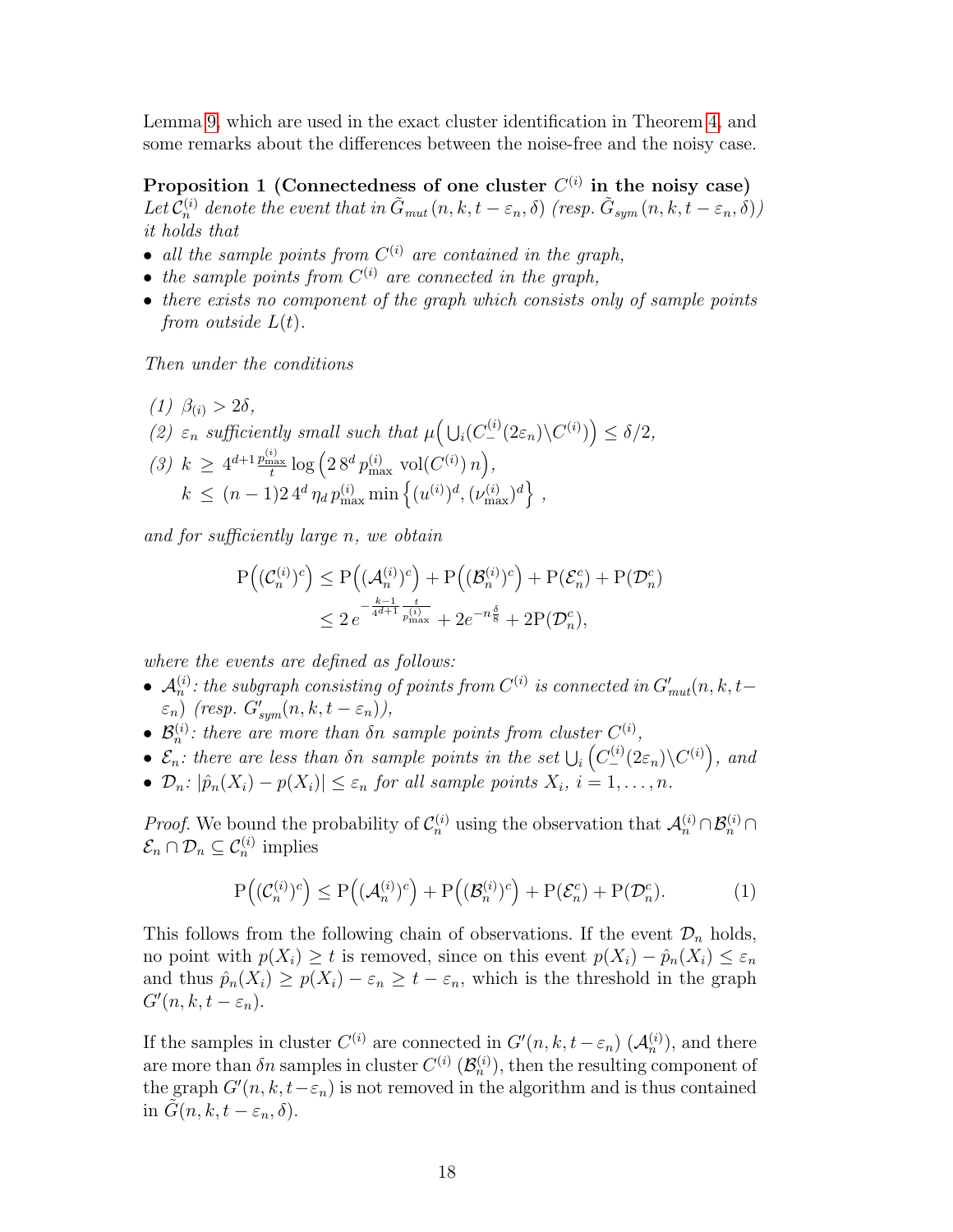Conditional on  $\mathcal{D}_n$  all remaining samples are contained in  $\bigcup_i C^{(i)}_-(2\varepsilon_n)$ . Thus all non cluster samples lie in  $\bigcup_i (C_{-}^{(i)}(2\varepsilon_n) \setminus C^{(i)})$ . Given that this set contains less than  $\delta n$  samples, there can exist no connected component only consisting of non cluster points, which implies that all remaining non cluster points are connected to one of the clusters.

The probabilities for the complements of the events  $\mathcal{A}_n^{(i)}$ ,  $\mathcal{B}_n^{(i)}$  and  $\mathcal{E}_n$  are bounded in Lemmas 3 to 5 below. Plugging in those bounds into Equation [\(1\)](#page-17-1) leads to the desired result.  $\Box$ 

We make frequent use of the following tail bounds for the binomial distribution introduced by Hoeffding.

**Theorem 5 (Hoeffding, [\[9\]](#page-29-9))** Let  $M \sim Bin(n, p)$  and define  $\alpha = k/n$ . Then,

<span id="page-18-1"></span>
$$
\alpha \ge p, \qquad P(M \ge k) \le e^{-n K(\alpha || p)},
$$
  
\n
$$
\alpha \le p, \qquad P(M \le k) \le e^{-n K(\alpha || p)},
$$

where  $K(\alpha||p)$  is the Kullback-Leibler divergence of  $(\alpha, 1 - \alpha)$  and  $(p, 1 - p)$ ,

$$
K(\alpha||p) = \alpha \log\left(\frac{\alpha}{p}\right) + (1-\alpha)\log\left(\frac{1-\alpha}{1-p}\right).
$$

In the following lemmas we derive bounds for the probabilities of the events introduced in the proposition above.

<span id="page-18-0"></span>Lemma 2 (Within-cluster connectedness  $(\mathcal{A}_n^{(i)})$ ) As in Proposition [1](#page-17-0) let  $\mathcal{A}_n^{(i)}$  denote the event that the points of cluster  $C^{(i)}$  are connected in  $G'_{mut}(n, k, \varepsilon_n)$  (resp.  $G'_{sym}(n, k, \varepsilon_n)$ ). For  $z \in (0, 4 \min\{u^{(i)}, \nu_{\max}^{(i)}\})$ ,

$$
\mathbf{P}\left((\mathcal{A}_n^{(i)})^c\right) \leq n \,\beta_{(i)}\,\mathbf{P}(M \geq k) + N\left(1 - t\,\eta_d \frac{z^d}{4^d}\right)^n + \mathbf{P}\left(\mathcal{D}_n^c\right),
$$

where M is a  $\text{Bin}(n-1, p_{\text{max}}^{(i)} \eta_d z^d)$ -distributed random variable and  $N \leq$  $(8^d \text{vol}(C^{(i)})) / (z^d \eta_d).$ 

*Proof.* Given that  $\mathcal{D}_n$  holds, all samples lying in cluster  $C^{(i)}$  are contained in the graph  $G'(n, k, \varepsilon_n)$ . Suppose that we have a covering of  $C^{(i)}\backslash Col^{(i)}(z/4)$ with balls of radius  $\frac{z}{4}$ . By construction every ball of the covering lies entirely in  $C^{(i)}$ , so that t is a lower bound for the minimal density in each ball. If every ball of the covering contains at least one sample point and the minimal kNN radius of samples in  $C^{(i)}$  is larger or equal to z, then all samples of  $C^{(i)}\backslash Col^{(i)}(z/4)$  are connected in  $G'(n, k, \varepsilon_n)$  given that  $z \leq 4\nu_{\max}^{(i)}$ . Moreover, one can easily check that all samples lying in the collar set  $Col^{(i)}(z/4)$  are connected to  $C^{(i)}\backslash Col^{(i)}(z/4)$ . In total, then all samples points lying in  $C^{(i)}$ are connected. Denote by  $\mathcal{F}_z^{(i)}$  the event that one ball in the covering with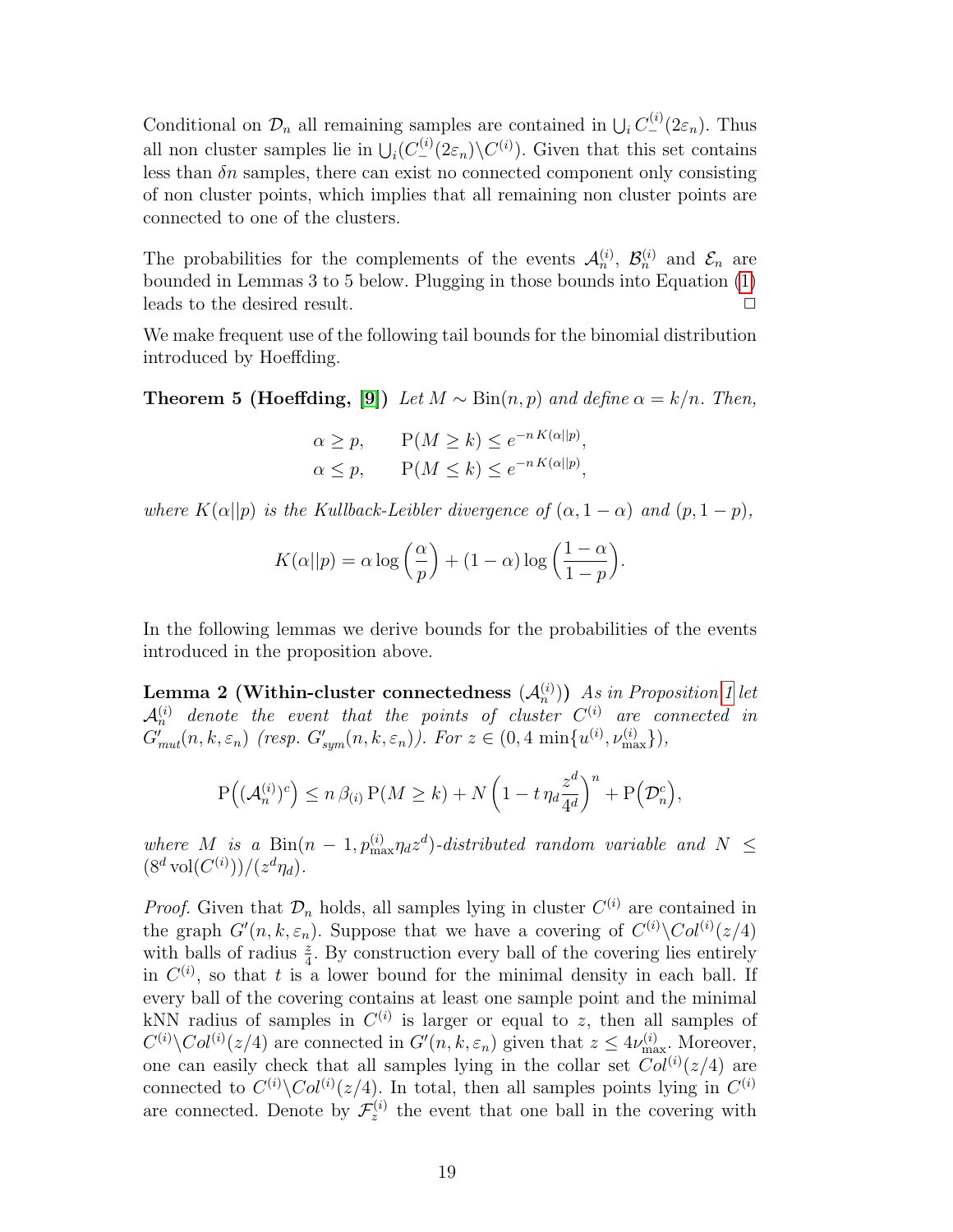balls of radius  $z/4$  contains no sample point. Formally,  $\{R_{\min}^{(i)} > z\} \cap (\mathcal{F}_z^{(i)})^c$ implies connectedness of the samples lying in  $C^{(i)}$  in the graph  $G'(n, k, \varepsilon_n)$ .

Define  $N_s = |\{j \neq s \mid X_j \in B(X_s, z)\}|$  for  $1 \leq s \leq n$ . Then  $\{R_{\min}^{(i)} \leq z\}$  $\bigcup_{s=1}^n \Big\{ \{N_s \geq k\} \cap \{X_s \in C^{(i)}\} \Big\}$ . We have

$$
P(R_{\min}^{(i)} \le z) \le \sum_{s=1}^{n} P(N_s \ge k \mid X_s \in C^{(i)}) P(X_s \in C^{(i)}) \le n\beta_{(i)}P(U \ge k),
$$

where  $U \sim Bin(n-1, \sup_{x \in C^{(i)}} \mu(B(x, z))$ . The final result is obtained using the upper bound  $\sup_{x \in C^{(i)}} \mu(B(x, z)) \leq p_{\max}^{(i)} \eta_d z^d$ .

For the covering a standard construction using a  $z/4$ -packing provides us with the covering. Since  $z/4 \leq \nu_{\text{max}}^{(i)}$  we know that balls of radius  $z/8$  around the packing centers are subsets of  $C^{(i)}$  and disjoint by construction. Thus, the total volume of the N balls is bounded by the volume of  $C^{(i)}$  and we get  $N(z/8)^d \eta_d \leq \text{vol}(C^{(i)})$ . Since we assume that  $\mathcal{D}_n$  holds, no sample lying in  $C^{(i)}$  has been discarded. Thus the probability for one ball of the covering being empty can be upper bounded by  $(1 - t \eta_d z^d/4^d)^n$ , where we have used that the balls of the covering are entirely contained in  $C^{(i)}$  and thus the density is lower bounded by  $t$ . In total, a union bound over all balls in the covering yields,

$$
\mathbf{P}\left(\mathcal{F}_z^{(i)}\right) \leq N\left(1 - t\eta_d\,z^d/4^d\right)^n + \mathbf{P}\left(\mathcal{D}_n^c\right).
$$

Plugging both results together yields the final result.  $\Box$ 

In Lemma [2](#page-18-0) we provided a bound on the probability which includes two competing terms for the choice of z. One favors small z whereas the other favors large z. The next lemma will provide a trade-off optimal choice of the radius  $z$  in terms of  $k$ .

 ${\rm Lemma~3~(Choice~of~\it k~for~within-cluster~connectedness~}(\mathcal{A}_n^{(i)}))} \;\; If \it k~full\text{-}$ fills Condition (3) of Proposition [1,](#page-17-0) we have for sufficiently large n

$$
\mathrm{P}\left((\mathcal{A}_n^{(i)})^c\right) \leq 2\,e^{-\frac{k-1}{4^{d+1}}\frac{t}{p_{\text{max}}^{(i)}}} + \mathrm{P}\left(\mathcal{D}_n^c\right).
$$

*Proof.* The upper bound on the probability of  $(\mathcal{A}_n^{(i)})^c$  given in Lemma [2](#page-18-0) has two terms dependent on z. The tail bound for the binomial distribution is small if  $z$  is chosen to be small, whereas the term from the covering is small given that  $z$  is large. Here, we find a choice for  $z$  which is close to optimal. Define  $p = p_{\text{max}}^{(i)} \eta_d z^d$  and  $\alpha = k/(n-1)$ . Using Theorem [5](#page-18-1) we obtain for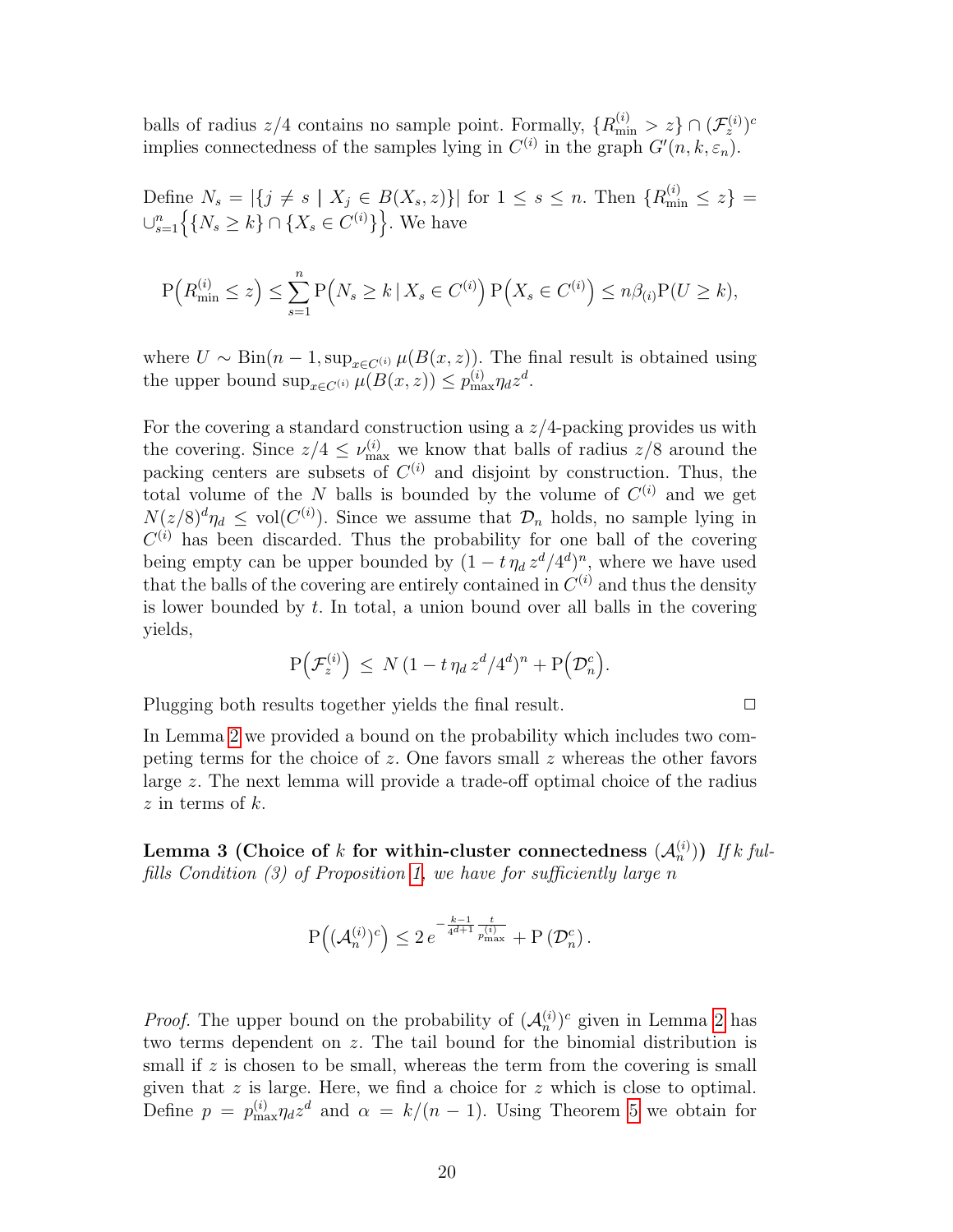$M \sim Bin(n-1, p)$  and a choice of z such that  $p < \alpha$ ,

$$
n\beta_{(i)}\mathcal{P}(M \ge k) \le n\beta_{(i)}e^{-(n-1)\left(\alpha\log\left(\frac{\alpha}{p}\right) + (1-\alpha)\log\left(\frac{1-\alpha}{1-p}\right)\right)}} \le n\beta_{(i)}e^{-(n-1)\left(\alpha\log\left(\frac{\alpha}{p}\right) + p - \alpha\right)},
$$

where we have used  $\log(z) \ge (z-1)/z$  for  $z > 0$ . Now, introduce  $\theta := \eta_d z^d/\alpha$ so that  $p = p_{\text{max}}^{(i)} \theta \alpha$ , where with  $p \leq \alpha$  we get,  $0 \leq \theta p_{\text{max}}^{(i)} \leq 1$ . Then,

<span id="page-20-0"></span>
$$
n\beta_{(i)}\mathcal{P}(M \ge k) \le n\beta_{(i)} e^{-k\left(\log\left(\frac{1}{p_{\max}^{(i)}}\right) + \theta p_{\max}^{(i)} - 1\right)}
$$

$$
\le e^{-\frac{k}{2}\left(\log\left(\frac{1}{p_{\max}^{(i)}}\right) + \theta p_{\max}^{(i)} - 1\right)},
$$
(2)

where we used in the last step an upper bound on the term  $n\beta_{(i)}$  which holds given  $k \geq (2\log(\beta_{(i)}n)) / ((\log(1/(\theta p_{\max}^{(i)})) + \theta p_{\max}^{(i)} - 1))$ . On the other hand,

$$
N(1 - t \eta_d z^d / 4^d)^n = N e^{n \log(1 - t \eta_d z^d / 4^d)} \le N e^{-n \ln \eta_d z^d / 4^d}
$$

where we used  $\log(1-x) \geq -x$  for  $x \leq 1$ . With  $\eta_d z^d = \theta \alpha$  and the upper bound on N we get using  $n/(n-1) \geq 1$ ,

$$
Ne^{-nt\eta_d z^d/4^d} \le e^{-\frac{nt\theta\alpha}{4^d} + \log\left(\frac{\text{vol}(C^{(i)})s^d}{\theta\alpha}\right)} \le e^{-k\frac{t\theta}{4^d} + \log\left(\frac{\text{vol}(C^{(i)})s^d}{\theta\alpha}\right)}
$$
  

$$
\le e^{-k\frac{t\theta}{24^d}},
$$
 (3)

where the last step holds given  $k \geq \frac{24^d}{t\theta} \log \left( \frac{n \text{ vol}(C^{(i)}) 8^d}{\theta} \right)$ θ . Upper bounding the bound in [\(2\)](#page-20-0) with the one in [\(3\)](#page-20-1) requires,

<span id="page-20-1"></span>
$$
\frac{t\theta}{2\,4^d} \leq \frac{1}{2}\Big(\log\Big(\frac{1}{p_{\max}^{(i)}}\theta\Big) + \theta p_{\max}^{(i)} - 1\Big).
$$

Introduce,  $\gamma = \theta p_{\text{max}}^{(i)}$ , then this is equivalent to  $\gamma t/(4^d p_{\text{max}}^{(i)}) \leq (-\log(\gamma) +$  $\gamma - 1$ ). Note, that  $t/(4^d p_{\text{max}}^{(i)}) \leq 1/4$ . Thus, the above inequality holds for all  $d \geq 1$  given that  $-\log(\gamma) \geq 1-3\gamma/4$ . A simple choice is  $\gamma = 1/2$  and thus  $\theta = 1/(2p_{\text{max}}^{(i)})$ , which fulfills  $\theta p_{\text{max}}^{(i)} \leq 1$ . In total, we obtain with the result from Lemma [2,](#page-18-0)

$$
\mathbf{P}\left((\mathcal{A}_n^{(i)})^c\right) \leq 2\,e^{-\frac{k}{4^{d+1}}\frac{t}{p_{\max}^{(i)}}} + \mathbf{P}\left(\mathcal{D}_n^c\right) \leq 2\,e^{-\frac{k-1}{4^{d+1}}\frac{t}{p_{\max}^{(i)}}} + \mathbf{P}\left(\mathcal{D}_n^c\right).
$$

We plug in the choice of  $\theta$  into the lower bounds on k. One can easily find an upper bound for the maximum of the two lower bounds which gives,

$$
k \ge 4^{d+1} \frac{p_{\text{max}}^{(i)}}{t} \log \left( 2 \, 8^d \, p_{\text{max}}^{(i)} \, \text{vol}(C^{(i)}) \, n \right).
$$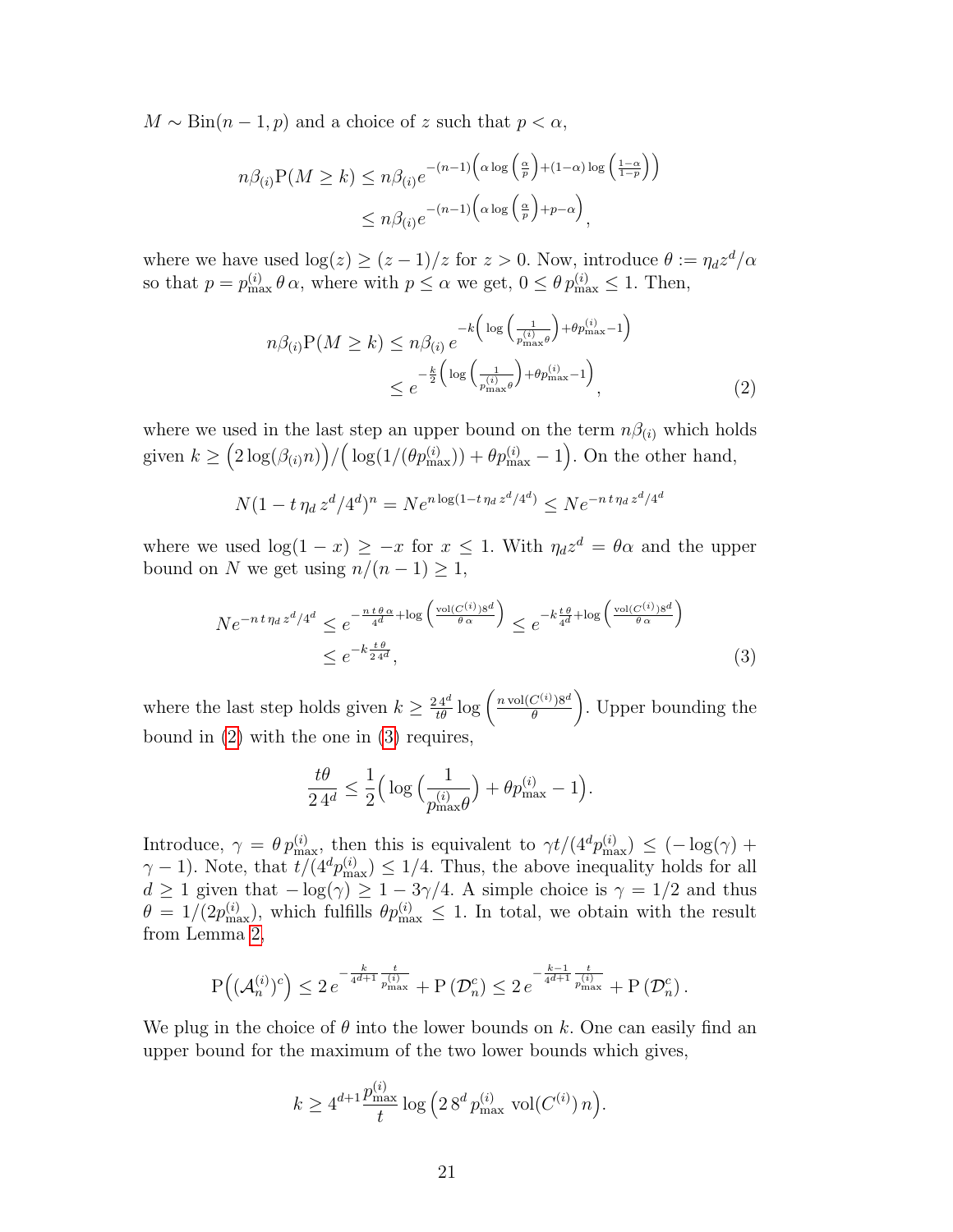The upper bound,  $z \leq 4 \min\{u^{(i)}, \nu_{\text{max}}^{(i)}\}$ , translates into the following upper bound on k,  $k \leq (n-1)24^d \eta_d p_{\max}^{(i)} \min\left\{(u^{(i)})^d, (\nu_{\max}^{(i)})^d\right\}$ .  $\Box$ 

The result of this lemma means that if we choose  $k \geq c_1 + c_2 \log n$  with two constants  $c_1, c_2$  that depend on the geometry of the cluster and the respective density, then the probability that the cluster is disconnected approaches zero exponentially in k.

Note that due to the constraints on the covering radius, we have to introduce an upper bound on  $k$  which depends linearly on  $n$ . However, as the probability of connectedness is monotonically increasing in  $k$ , the value of the withinconnectedness bound for this value of k is a lower bound for all larger k as well. Since the lower bound on k grows with  $\log n$  and the upper bound grows with n, there exists a feasible region for  $k$  if n is large enough.

**Lemma 4 (Event**  $\mathcal{B}_n^{(i)}$ ) As in Proposition [1](#page-17-0) let  $\mathcal{B}_n^{(i)}$  denote the event that there are more than  $\delta n$  sample points from cluster  $C^{(i)}$ . If  $\beta_{(i)} > \delta$  then

$$
P\left(\left(\mathcal{B}_n^{(i)}\right)^c\right) \le \exp\bigg(-\frac{1}{2}n\beta_{(i)}\bigg(\frac{\beta_{(i)}-\delta}{\beta_{(i)}}\bigg)^2\bigg).
$$

*Proof.* Let  $M^{(i)}$  be the number of samples in cluster  $C^{(i)}$ . Then,

$$
P\left(M^{(i)} < \delta n\right) \le P\left(M^{(i)} < \frac{\delta}{\beta_{(i)}}\beta_{(i)}n\right) \le \exp\left(-\frac{1}{2}n\beta_{(i)}\left(\frac{\beta_{(i)} - \delta}{\beta_{(i)}}\right)^2\right),
$$

where we used  $M^{(i)} \sim Bin(n, \beta_{(i)})$  and a Chernoff bound.  $□$ 

<span id="page-21-0"></span>**Lemma 5 (Event**  $\mathcal{E}_n$ ) As in Proposition [1](#page-17-0) let  $\mathcal{E}_n$  denote the event that there are less than  $\delta n$  sample points in all the boundary sets  $C_{-}^{(j)}(2\varepsilon_n)\setminus C^{(j)}$  together. If  $\sum_{j=1}^m \mu(C^{(j)}_-(2\varepsilon_n) \setminus C^{(j)}) < \delta/2$ , we have  $P(\mathcal{E}_n^c) \leq \exp(-\delta n/8)$ .

Proof. By assumption, for the probability mass in the boundary strips we have  $\sum_{j=1}^m \mu(C^{(j)}_-(2\varepsilon_n) \setminus C^{(j)}) < \delta/2$ . Then the probability that there are at least  $\delta n$  points in the boundary strips can be bounded by the probability that a  $\text{Bin}(n, \delta/2)$ -distributed random variable V exceeds  $\delta n$ . Using a Chernoff bound we obtain  $P(V > \delta n) \leq \exp(-\delta n/8)$ .

The proposition and the lemmas above are used in the analysis of withincluster connectedness. The following proposition deals with between-cluster disconnectedness.

We say that a cluster  $C^{(i)}$  is *isolated* if the subgraph of  $\tilde{G}_{\text{mut}}(n, k, t - \varepsilon_n, \delta)$ (resp.  $\tilde{G}_{sym}(n, k, t - \varepsilon_n, \delta)$ ) corresponding to cluster  $C^{(i)}$  is not connected to another subgraph corresponding to any other cluster  $C^{(j)}$  with  $j \neq i$ . Note,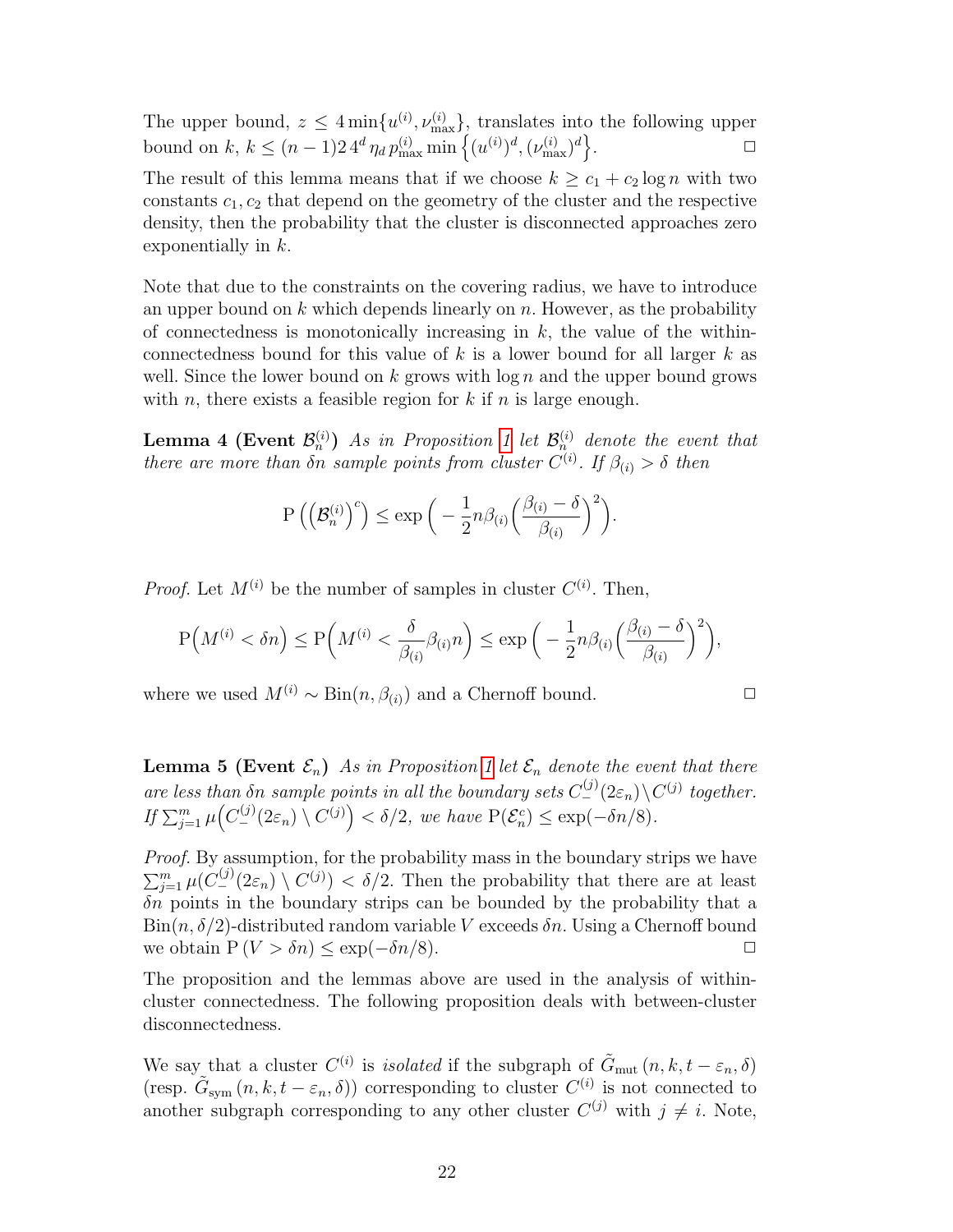that we assume  $\min_{j=1,\dots,m} \text{dist}(C^{(i)}_-(2\varepsilon_n), C^{(j)}_-(2\varepsilon_n)) \geq u^{(i)}$  for all  $\varepsilon_n \leq \tilde{\varepsilon}$ . The following proposition bounds the probability for cluster isolation. This bound involves the probability that the maximal k-nearest-neighbor radius is greater than some threshold. Therefore in Lemma [7](#page-22-1) we derive a bound for this probability. Note that our previous paper [\[11\]](#page-29-7) contained an error in the result corresponding to Lemma [7,](#page-22-1) which changed some constants but did not affect the main results.

<span id="page-22-0"></span>**Proposition 6 (Cluster isolation)** Let  $\mathcal{I}_n^{(i)}$  denote the event that the subgraph of the samples in  $C_{-}^{(i)}(2\varepsilon_n)$  is isolated in  $\tilde{G}_{mut}(n, k, t - \varepsilon_n, \delta)$ . Then given that  $\varepsilon_n \leq \tilde{\varepsilon}$ ,  $k < \rho^{(i)}n/2 - 2\log(\tilde{\beta}_{(i)}n)$ , we obtain

$$
\mathbf{P}\left((\mathcal{I}_n^{(i)})^c\right) \leq \mathbf{P}\left(\tilde{R}_{\max}^{(i)} \geq u^{(i)}\right) + \mathbf{P}\left(\mathcal{D}_n^c\right) \leq e^{-\frac{n-1}{2}\left(\frac{\rho^{(i)}}{2} - \frac{k-1}{n-1}\right)} + \mathbf{P}\left(\mathcal{D}_n^c\right).
$$

Let  $\hat{\mathcal{I}}_n^{(i)}$  be the event that the subgraph of samples in  $C_{-}^{(i)}(2\varepsilon_n)$  is isolated in  $\tilde{G}_{sym}(n, k, t - \varepsilon_n, \delta)$ . Define  $\rho_{\min} = \min_{i=1,\dots,m} \rho^{(i)}$  and  $\tilde{\beta}_{\max} = \max_{i=1,\dots,m} \tilde{\beta}_{(i)}$ . Then for  $\varepsilon_n \leq \tilde{\varepsilon}_n$ ,  $k < \rho_{\min} n/2 - 2 \log(\tilde{\beta}_{\max} n)$ , we obtain

$$
\mathbf{P}\left((\hat{\mathcal{I}}_n^{(i)})^c\right) \leq \sum_{j=1}^m \mathbf{P}\left(\tilde{R}_{\max}^{(j)} \geq u^{(j)}\right) + \mathbf{P}\left(\mathcal{D}_n^c\right) \leq m \, e^{-\frac{n-1}{2}\left(\frac{\rho_{\min}}{2} - \frac{k-1}{n-1}\right)} + \mathbf{P}\left(\mathcal{D}_n^c\right).
$$

*Proof.* We have  $P((\mathcal{I}_n^{(i)})^c) \leq P((\mathcal{I}_n^{(i)})^c | \mathcal{D}_n) + P(\mathcal{D}_n^c)$ . Given the event  $\mathcal{D}_n$ , the remaining points in  $\tilde{G}_{\text{mut}}(n, k, t - \varepsilon_n, \delta)$  are samples from  $C_{-}^{(j)}(2\varepsilon_n)$  (j = 1,...,m). By assumption we have for  $\varepsilon_n \leq \tilde{\varepsilon}$  that  $\min_{j\neq i} \text{dist}(C_{-}^{(i)}(2\varepsilon_n), C_{-}^{(j)}(2\varepsilon_n)) \geq u^{(i)}$ . In order to have edges from samples in  $C_{-}^{(i)}(2\varepsilon_n)$  to any other part in  $\tilde{G}_{\text{mut}}(n, k, t - \varepsilon_n, \delta)$ , it is necessary that  $\tilde{R}^{(i)}_{\max} \geq u^{(i)}$ . Using Lemma [7](#page-22-1) we can lower bound the probability of this event. For the symmetric kNN graph there can be additional edges from samples in  $C_{-}^{(i)}(2\varepsilon_n)$  to other parts in the graph if samples lying in  $C_{-}^{(i)}(2\varepsilon_n)$ are among the kNN-neighbors of samples in  $C_{-}^{(j)}(2\varepsilon_n)$ ,  $j \neq i$ . Let  $u^{ij}$  be the distance between  $C_{-}^{(i)}(2\tilde{\varepsilon})$  and  $C_{-}^{(j)}(2\tilde{\varepsilon})$ . There can be edges from samples in  $C_{-}^{(i)}(2\varepsilon_n)$  to any other part in  $\tilde{G}_{sym}(n,k,\varepsilon_n,\delta)$  if the following event holds:  $\{\tilde{R}_{\max}^{(i)} \geq u^{(i)}\} \cup \{\cup_{j \neq i} \{\tilde{R}_{\max}^{(j)} \geq u^{ij}\}\}\.$  Using a union bound we obtain,

<span id="page-22-1"></span>
$$
\mathbf{P}\left(\left(\hat{\mathcal{I}}_n^{(i)}\right)^c \mid \mathcal{D}_n\right) \le \mathbf{P}\left(\tilde{R}_{\max}^{(i)} \ge u^{(i)}\right) + \sum_{j \ne i} \mathbf{P}\left(\tilde{R}_{\max}^{(j)} \ge u^{ij}\right).
$$

With  $u^{(j)} \le u^{ij}$  and Lemma [7](#page-22-1) we obtain the result for  $\tilde{G}_{sym}(n, k, \varepsilon_n, \delta)$ .  $\Box$ 

The following lemma states the upper bound for the probability that the maximum k-nearest neighbor radius  $\tilde{R}_{\max}^{(i)}$  of samples in  $C_{-}^{(i)}(2\varepsilon_n)$  used in the proof of Proposition [6.](#page-22-0)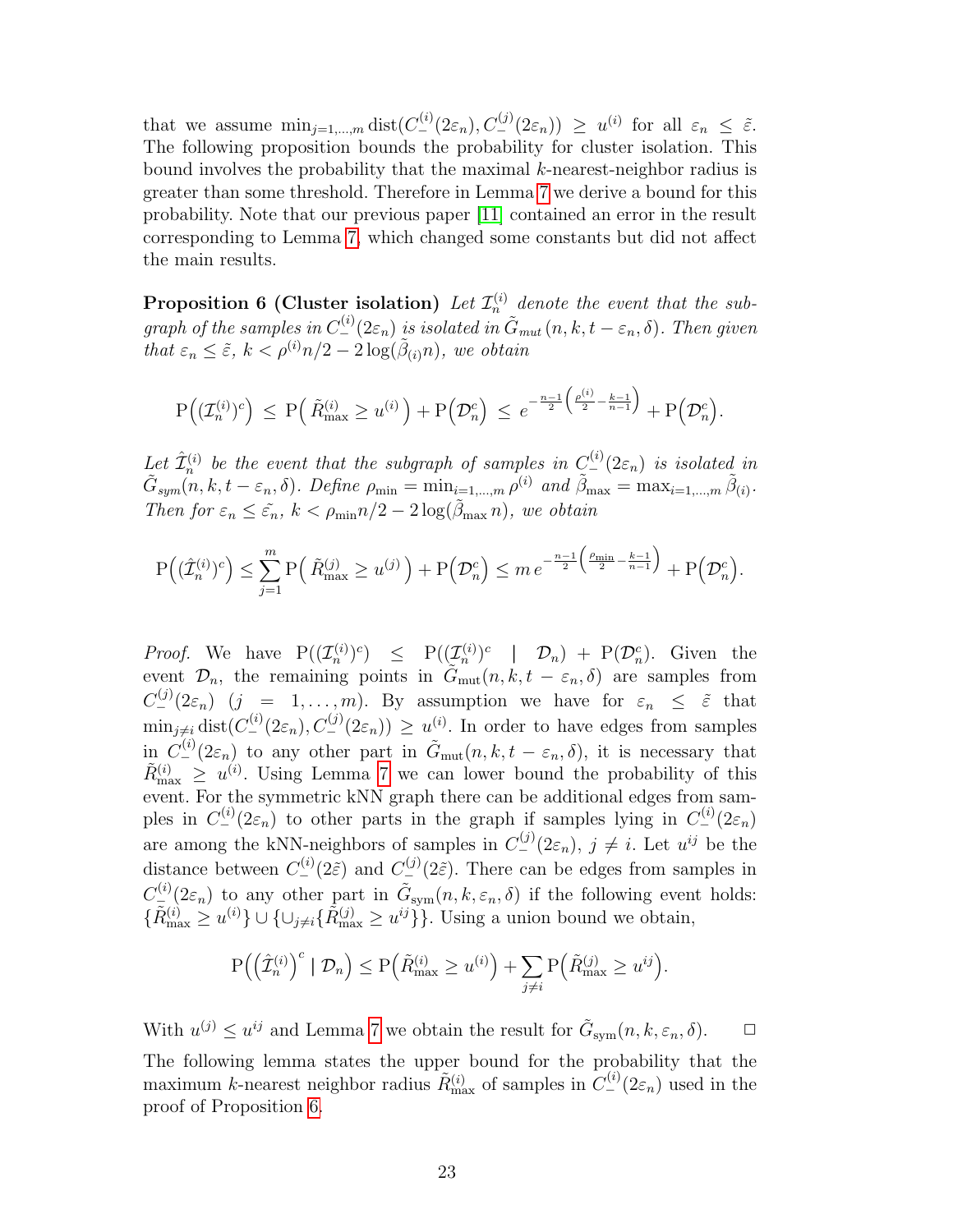Lemma 7 (Maximal kNN radius)  $\text{Let } k < \rho^{(i)} n/2 - 2 \log (\tilde{\beta}_{(i)} n).$  Then

$$
\mathbf{P}\left(\tilde{R}_{\max}^{(i)} \ge u^{(i)}\right) \le e^{-\frac{n-1}{2}\left(\frac{\rho^{(i)}}{2} - \frac{k-1}{n-1}\right)}.
$$

*Proof.* Define  $N_s = |\{j \neq s \mid X_j \in B(X_s, u^{(i)})\}|$  for  $1 \leq s \leq n$ . Then  $\{\tilde{R}_{\max}^{(i)} \geq 0\}$  $u^{(i)}$ } =  $\bigcup_{s=1}^{n} \{N_s \leq k-1 \cap X_s \in C_{-}^{(i)}(2\tilde{\varepsilon})\}$ . Thus,

$$
\mathbf{P}\left(\tilde{R}_{\max}^{(i)} \ge u^{(i)}\right) \le \sum_{s=1}^n \mathbf{P}\left(N_s \le k-1 \,|\, X_s \in C_{-}^{(i)}(2\tilde{\varepsilon})\right) \mathbf{P}\left(X_s \in C_{-}^{(i)}(2\tilde{\varepsilon})\right).
$$

Let  $M \sim Bin(n-1, \rho^{(i)})$ . Then  $P(N_s \leq k-1 \mid X_s \in C_{-}^{(i)}(2\tilde{\varepsilon})) \leq P(M \leq k-1)$ . Using the tail bound from Theorem [5](#page-18-1) we obtain for  $k - 1 < \rho^{(i)}(n-1)$ ,

$$
P(\tilde{R}_{\max}^{(i)} \ge u^{(i)}) \le n \tilde{\beta}_{(i)} P(M \le k - 1)
$$
  
 
$$
\le n \tilde{\beta}_{(i)} e^{-(n-1)\left(\frac{\rho^{(i)}}{2} - \frac{k-1}{n-1}\right)} \le e^{-\frac{n-1}{2}\left(\frac{\rho^{(i)}}{2} - \frac{k-1}{n-1}\right)}
$$

where we use that  $\log(x) \ge (x-1)/x$ , that  $-w/e$  is the minimum of  $x \log(x/w)$ attained at  $x = w/e$  and  $(1-1/e) \ge 1/2$ . Finally, we use that under the stated condition on k we have  $\log(n\tilde{\beta}_{(i)}) \leq [(n-1)\rho^{(i)}/2 - (k-1)]/2$ .

<span id="page-23-0"></span>The following proposition quantifies the rate of exact cluster identification, that means how fast the fraction of points from outside the level set  $L(t)$ approaches zero.

Proposition 8 (Ratio of boundary and cluster points)  $Let$   $N_{Cluster}$ and  $N_{NoCluster}$  be the number of cluster points and background points in  $\tilde{G}_{mut}(n, k, t - \varepsilon_n, \delta)$  (resp.  $\tilde{G}_{sym}(n, k, t - \varepsilon_n, \delta)$ ) and let  $\mathcal{C}_n^{all}$  denote the event that the points of each cluster form a connected component of the graph. Let  $\varepsilon_n \to 0$  for  $n \to \infty$  and define  $\beta = \sum_{i=1}^m \beta_{(i)}$ . Then there exists a constant  $D > 0$  such that for sufficiently large n,

$$
P(N_{NoCluster}/N_{Cluster} > 4\frac{\bar{D}}{\beta}\varepsilon_n \mid C_n^{all}) \leq e^{-\frac{1}{4}\bar{D}\varepsilon_n n} + e^{-n\frac{\beta}{8}} + P(\mathcal{D}_n^c).
$$

*Proof.* According to Lemma [9](#page-24-0) we can find constants  $\bar{D}^{(i)} > 0$  such that  $\mu(C_{-}^{(i)}(2\varepsilon_n)\setminus C^{(i)}) \leq \bar{D}^{(i)}\varepsilon_n$  for *n* sufficiently large, and set  $\bar{D} = \sum_{i=1}^m \bar{D}^{(i)}$ . Suppose that  $\mathcal{D}_n$  holds. Then the only points which do not belong to a cluster lie in the set  $\cup_{i=1}^{m} C^{(i)}_{-}(2\varepsilon_n) \setminus C^{(i)}$ . Some of them might be discarded, but since we are interested in proving an upper bound on  $N_{\text{NoCluster}}$  that does not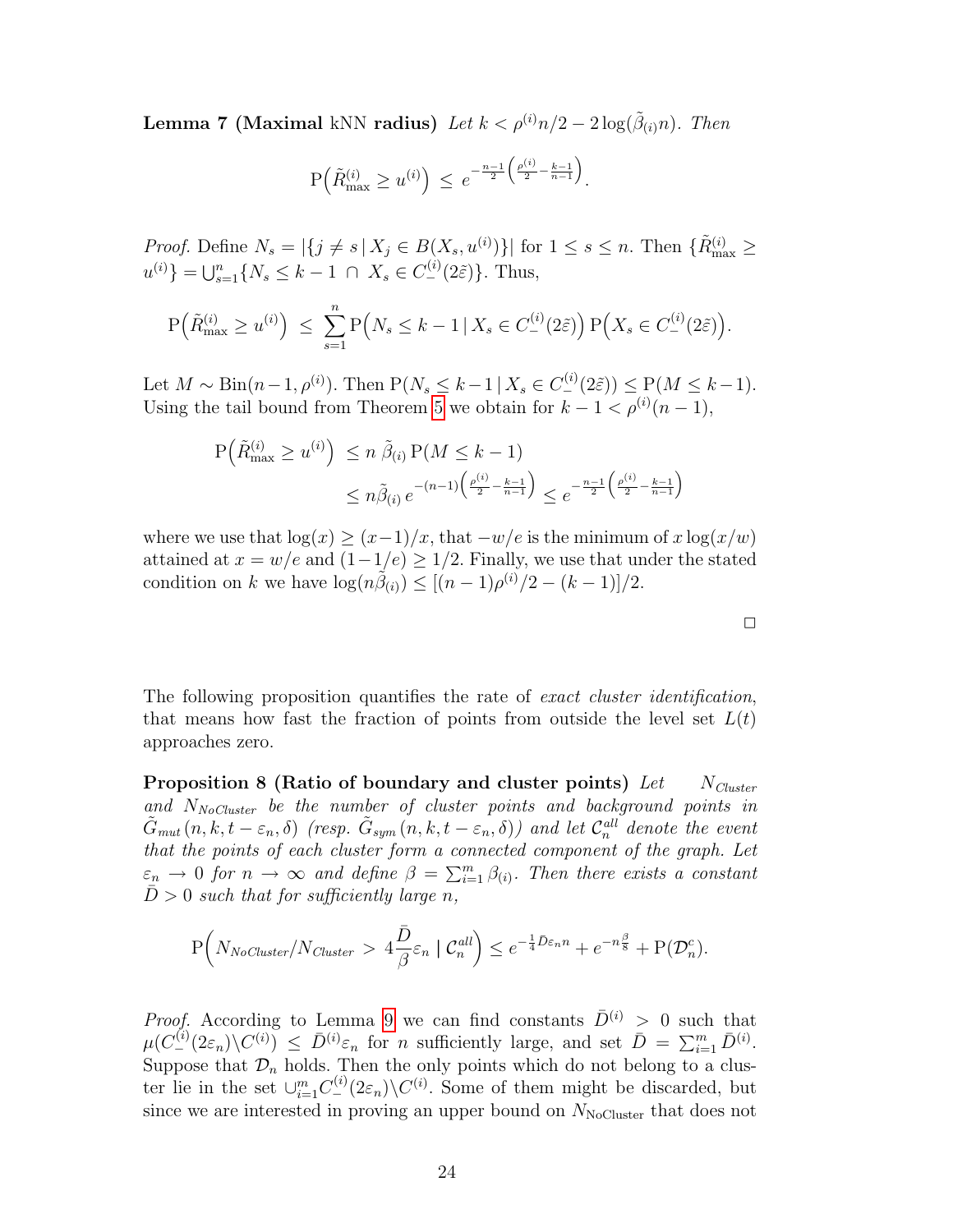matter. Then with  $p = \mathbb{E} N_{\text{NoCluster}}/n \leq \overline{D} \varepsilon_n$  and  $\alpha = 2\overline{D} \varepsilon_n$  we obtain with Theorem [5](#page-18-1) and for sufficiently small  $\varepsilon_n$ ,

$$
P(N_{\text{NoCluster}} \ge 2\bar{D}\varepsilon_n n \mid \mathcal{C}_n^{\text{all}}, \mathcal{D}_n) \le e^{-nK(\alpha||p)} \le e^{-n\varepsilon_n \bar{D}(2\log(2)-1)},
$$

where K denotes the Kullback-Leibler divergence. Here we used that for  $p \leq$  $\bar{D}\varepsilon_n$  we have  $K(\alpha||p) \geq K(\alpha||\bar{D}\varepsilon_n)$  and with  $\log(1+x) \geq x/(1+x)$  for  $x > -1$ we have  $K(2\bar{D}\varepsilon_n||\bar{D}\varepsilon_n) \geq \bar{D}\varepsilon_n(2\log 2 - 1) \geq \bar{D}\varepsilon_n/4$ . Given that  $\mathcal{D}_n$  holds and the points of each cluster are a connected component of the graph, we know that all cluster points remain in the graph and we have

$$
P(N_{\text{Cluster}} \le \frac{\beta n}{2} \mid \mathcal{C}_n^{\text{all}}, \mathcal{D}_n) \le e^{-n\frac{\beta}{8}}
$$

using Theorem [5](#page-18-1) and similar arguments to above.  $\Box$ 

<span id="page-24-0"></span>**Lemma 9** Assume that  $p \in C^2(\mathbb{R}^d)$  with  $||p||_{\infty} = p_{\text{max}}$  and that for each x in a neighborhood of  $\{p = t\}$  the gradient of p at x is non-zero, then there exists a constant  $\bar{D}^{(i)} > 0$  such that for  $\varepsilon_n$  sufficiently small,

$$
\mu\Big(C^{(i)}_{-}(2\varepsilon_n)\setminus C^{(i)}\Big) \leq \bar{D}^{(i)}\varepsilon_n.
$$

*Proof.* Under the conditions on the gradient and  $\varepsilon_n$  small enough, one has  $C_{-}^{(i)}(2\varepsilon_n) \subseteq C^{(i)} + C_1 \varepsilon_n B(0,1)$  for some constant  $C_1$ . Here " + " denotes set addition, that is for sets A and B we define  $A + B = \{a + b \mid a \in A, b \in B\}.$ Since the boundary  $\partial C^{(i)}$  is a smooth  $(d-1)$ -dimensional submanifold in  $\mathbb{R}^d$ with a minimal curvature radius  $\kappa^{(i)} > 0$ , there exists  $\gamma_1 > 0$  and a constant  $C_2$  such that  $\text{vol}(C^{(i)} + \varepsilon_n B(0, 1)) \leq \text{vol}(C^{(i)}) + C_2 \varepsilon_n \text{vol}(\partial C^{(i)})$  for  $\varepsilon_n < \gamma_1$ (see Theorem 3.3.39 in [\[7\]](#page-29-10)). Thus, by the additivity of the volume,

$$
\text{vol}\left(C_{-}^{(i)}(2\varepsilon_{n})\setminus C^{(i)}\right) \leq \text{vol}\left(C^{(i)} + C_{1}\varepsilon_{n}B(0,1)\right) - \text{vol}\left(C^{(i)}\right)
$$

$$
= C_{1}C_{2} \text{ vol}\left(\partial C^{(i)}\right)\varepsilon_{n}.
$$

Since p is bounded, we obtain,  $\mu(C_{-}^{(i)}(2\varepsilon_n) \setminus C^{(i)}) \leq C_1 C_2$  vol $(\partial C^{(i)}) p_{\max} \varepsilon_n$ , for  $\varepsilon_n$  small enough. Setting  $\overline{D}^{(i)} = C_1 C_2$  vol $(\partial C^{(i)}) p_{\text{max}}$  the result follows.  $\Box$ 

Noise-free case as special case of the noisy one. In the noise-free case, by definition all sample points belong to a cluster. That means

- we can omit the density estimation step, which was used to remove background points from the graph, and drop the event  $\mathcal{D}_n$  everywhere,
- we work with  $L(t)$  directly instead of  $L(t \varepsilon)$ ,
- we do not need to remove the small components of size smaller than  $\delta n$ , which was needed to get a grip on the "boundary" of  $L(t - \varepsilon) \setminus L(t)$ .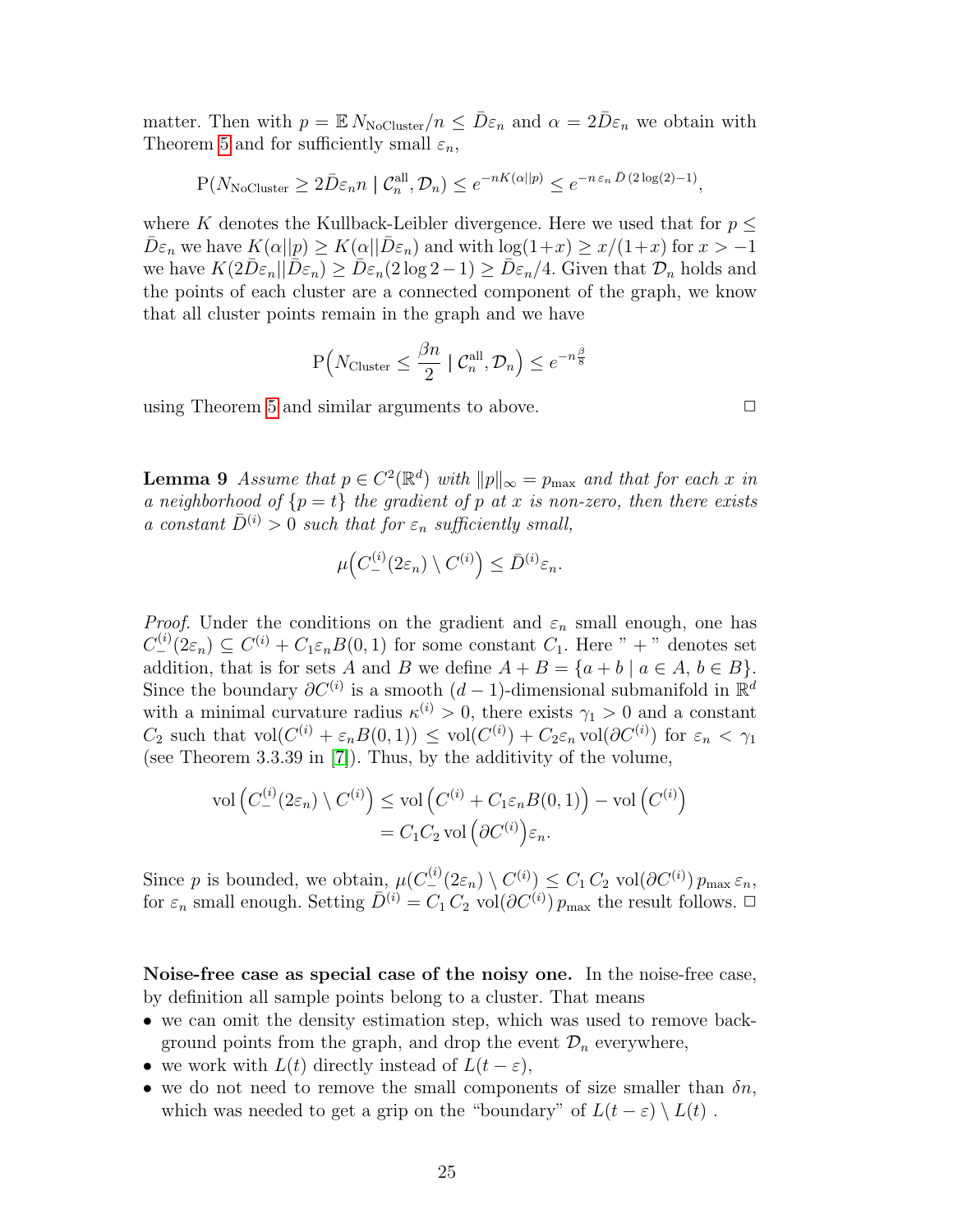In particular, setting  $\delta = 0$  we trivially have  $P((\mathcal{B}_n^{(i)})^c) = 0$  and  $P(\mathcal{E}_n^c) = 0$  for all  $i = 1, \ldots, m$  and all  $n \in \mathbb{N}$ .

As a consequence, we can directly work on the graphs  $G_{\text{mut}}(n, k)$  and  $G_{\text{sym}}(n, k)$ , respectively. Therefore, the bounds we gave in the previous sections also hold in the simpler noise-free case and can be simplified in this setting.

# <span id="page-25-0"></span>5.2 Proofs of the main theorems

*Proof of Theorem [1.](#page-12-0)* Given we work on the complement of the event  $\mathcal{I}_n^{(i)}$  of Proposition [6,](#page-22-0) there are no connections in  $\tilde{G}_{\text{mut}}(n, k, t - \varepsilon, \delta)$  between the subgraph containing the points of cluster  $C^{(i)}$  and points from any other cluster. Moreover, by Proposition [1](#page-17-0) we know that the event  $\mathcal{C}_n^{(i)} = \mathcal{A}_n^{(i)} \cap \mathcal{B}_n^{(i)} \cap \mathcal{E}_n \cap \mathcal{D}_n$ implies that the subgraph of all the sample points lying in cluster  $C^{(i)}$  is connected and all other sample points lying not in in the cluster  $C^{(i)}$  are either discarded or are connected to the subgraph containing all cluster points. That means we have identified cluster  $C^{(i)}$ . Collecting the bounds from Proposition [6](#page-22-0) and [1,](#page-17-0) we obtain

$$
P\left(\text{Cluster } C^{(i)} \text{ not roughly identified in } \tilde{G}_{\text{mut}}\left(n, k, t - \varepsilon, \delta\right)\right) \leq P\left((\mathcal{I}_n^{(i)})^c\right) + P\left((\mathcal{C}_n^{(i)})^c\right) \leq P\left((\mathcal{I}_n^{(i)})^c\right) + P\left((\mathcal{A}_n^{(i)})^c\right) + P\left((\mathcal{B}_n^{(i)})^c\right) + P(\mathcal{E}_n^c) + P(\mathcal{D}_n^c) \leq e^{-\frac{n-1}{2}\left(\frac{\rho^{(i)}}{2} - \frac{k-1}{n-1}\right)} + 2e^{-\frac{k-1}{4d+1}\frac{t}{p_{\text{max}}}} + 2e^{-n\frac{\delta}{8}} + 3P(\mathcal{D}_n^c).
$$

In the noise-free case the events  $\mathcal{B}_n^{(i)}$ ,  $\mathcal{E}_n$  and  $\mathcal{D}_n$  can be ignored. The optimal choice for k follows by equating the exponents of the bounds for  $(\mathcal{I}_n^{(i)})^c$  and  $(\mathcal{A}_n^{(i)})^c$  and solving for k. One gets for the optimal k,

$$
k = (n-1)\frac{\rho^{(i)}}{2 + \frac{1}{4^d} \frac{t}{p_{\text{max}}^{(i)}}} + 1
$$
, and a rate of  $(n-1)\frac{\rho^{(i)}}{24^{d+1} \frac{p_{\text{max}}^{(i)}}{t} + 4}$ .

In the noisy case, we know that for n sufficiently large we can take  $\varepsilon$  small enough ( $\varepsilon$  is small and fixed) such that the condition  $\sum_{j=1}^{m} \mu(C_{-}^{(j)}(2\varepsilon) \setminus C^{(j)})$  $\delta/2$  holds. It is well known that under our conditions on p there exist constants  $C_1, C_2$  such that  $P(\mathcal{D}_n^c) \leq e^{-C_2nh^d\epsilon^2}$  given  $h^2 \leq C_1\varepsilon$  (cf. Rao [\[13\]](#page-30-2)). Plugging this result into the bounds above the rate of convergence is determined by the worst exponent,

$$
\min\Big\{\frac{(n-1)\rho^{(i)}}{4}-\frac{k-1}{2}\,\,\frac{k-1}{4^{d+1}}\,\frac{t}{p_{\max}^{(i)}}\,\,\frac{\delta}{n_8^2},\,\,C_2nh^d\varepsilon^2\Big\}.
$$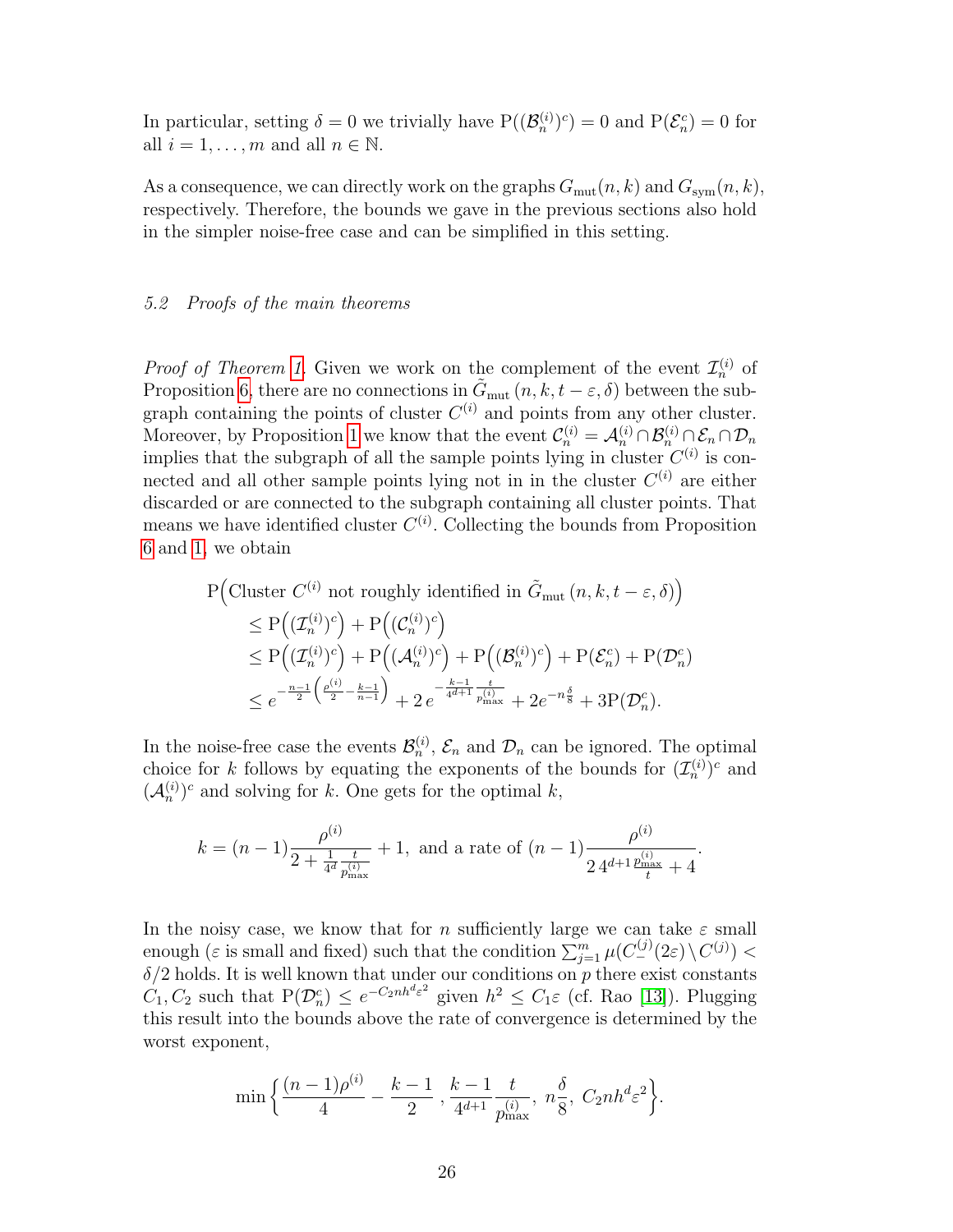However, since the other bounds do not depend on  $k$  the optimal choice for  $k$ remains the same.  $\Box$ 

Proof of Theorem [2.](#page-14-0) Compared to the proof for cluster identification in the mutual kNN graph in Theorem [1](#page-12-0) the only part which changes is the connectivity event. Here we have to replace the bound on  $P((\mathcal{I}_n^{(i)})^c)$  by the bound on  $P((\hat{\mathcal{I}}_n^{(i)})^c)$  from Proposition [6.](#page-22-0) With  $\rho_{\min} = \min_{i=1,\dots,m} \rho^{(i)}$  we obtain

$$
\mathbf{P}\left((\hat{\mathcal{I}}_n^{(i)})^c\right) \le m \, e^{-\frac{n-1}{2}\left(\frac{\rho_{\min}}{2} - \frac{k-1}{n-1}\right)} + \mathbf{P}(\mathcal{D}_n^c).
$$

Following the same procedure as in the proof of Theorem [1](#page-12-0) provides the result (for both, the noise-free and the noisy case).  $\Box$ 

*Proof of Theorem [3.](#page-14-1)* We set  $\mathcal{C}_n^{\text{all}} = \bigcap_{i=1}^m \mathcal{C}_n^{(i)}$  and  $\mathcal{I}_n^{\text{all}} = \bigcap_{i=1}^m \mathcal{I}_n^{(i)}$ . By a slight modification of the proof of Proposition [1](#page-17-0) and  $p_{\text{max}} = \max_{i=1,\dots,m} p_{\text{max}}^{(i)}$ 

$$
P((\mathcal{C}_{n}^{\text{all}})^{c}) \leq 2 \sum_{i=1}^{m} e^{-\frac{k-1}{4^{d+1}} \frac{t}{p_{\text{max}}^{(i)}}} + 2e^{-n\frac{\delta}{8}} + 2P(\mathcal{D}_{n}^{c})
$$
  

$$
\leq 2m e^{-\frac{k-1}{4^{d+1}} \frac{t}{p_{\text{max}}}} + 2e^{-n\frac{\delta}{8}} + 2P(\mathcal{D}_{n}^{c}).
$$

By a slight modification of the proof of Proposition [6](#page-22-0) with  $\rho_{\min} = \min_{i=1,\dots,m} \rho^{(i)}$ ,

$$
\mathbf{P}\Big((\mathcal{I}_n^{\text{all}})^c\Big) \le \sum_{i=1}^m e^{-\frac{n-1}{2}\left(\frac{\rho^{(i)}}{2} - \frac{k-1}{n-1}\right)} + \mathbf{P}(\mathcal{D}_n^c) \le m \, e^{-\frac{n-1}{2}\left(\frac{\rho_{\text{min}}}{2} - \frac{k-1}{n-1}\right)} + \mathbf{P}(\mathcal{D}_n^c).
$$

Combining these results we obtain

$$
P\left(\text{Not all Clusters } C^{(i)} \text{ roughly identified in } \tilde{G}_{\text{mut}}\left(n, k, t - \varepsilon, \delta\right)\right)
$$
  
\$\leq m e^{-\frac{n-1}{2}\left(\frac{\rho\_{\text{min}} - k - 1}{2n}\right)} + 3P(\mathcal{D}\_n^c) + 2m e^{-\frac{k-1}{4d+1}\frac{t}{p\_{\text{max}}} + 2e^{-n\frac{\delta}{8}}}.\$

The result follows with a similar argumentation to the proof of Theorem [1.](#page-12-0)  $\Box$ 

*Proof of Theorem [4.](#page-15-0)* Clearly we can choose  $\varepsilon_0 > 0$  such that  $h_n^2 \leq C \varepsilon_n$  for a suitable constant  $C > 0$ . Then there exists a constant  $C_2 > 0$  with  $P(\mathcal{D}_n^c) \leq$  $e^{-C_2nh_n^d\varepsilon_n^2}$ . Since

$$
nh_n^d \varepsilon_n^2 = h_0^d \varepsilon_0^2 n \left(\frac{\log n}{n}\right)^{\frac{d}{d+4}} \left(\frac{\log n}{n}\right)^{\frac{4}{d+4}} = h_0^d \varepsilon_0^2 \log n
$$

we have  $\sum_{n=1}^{\infty} P(\mathcal{D}_n^c) < \infty$ . Moreover, let  $\mathcal{C}_n^{\text{all}}$  denote the event that the points of each cluster form a connected component of the graph. Then it can be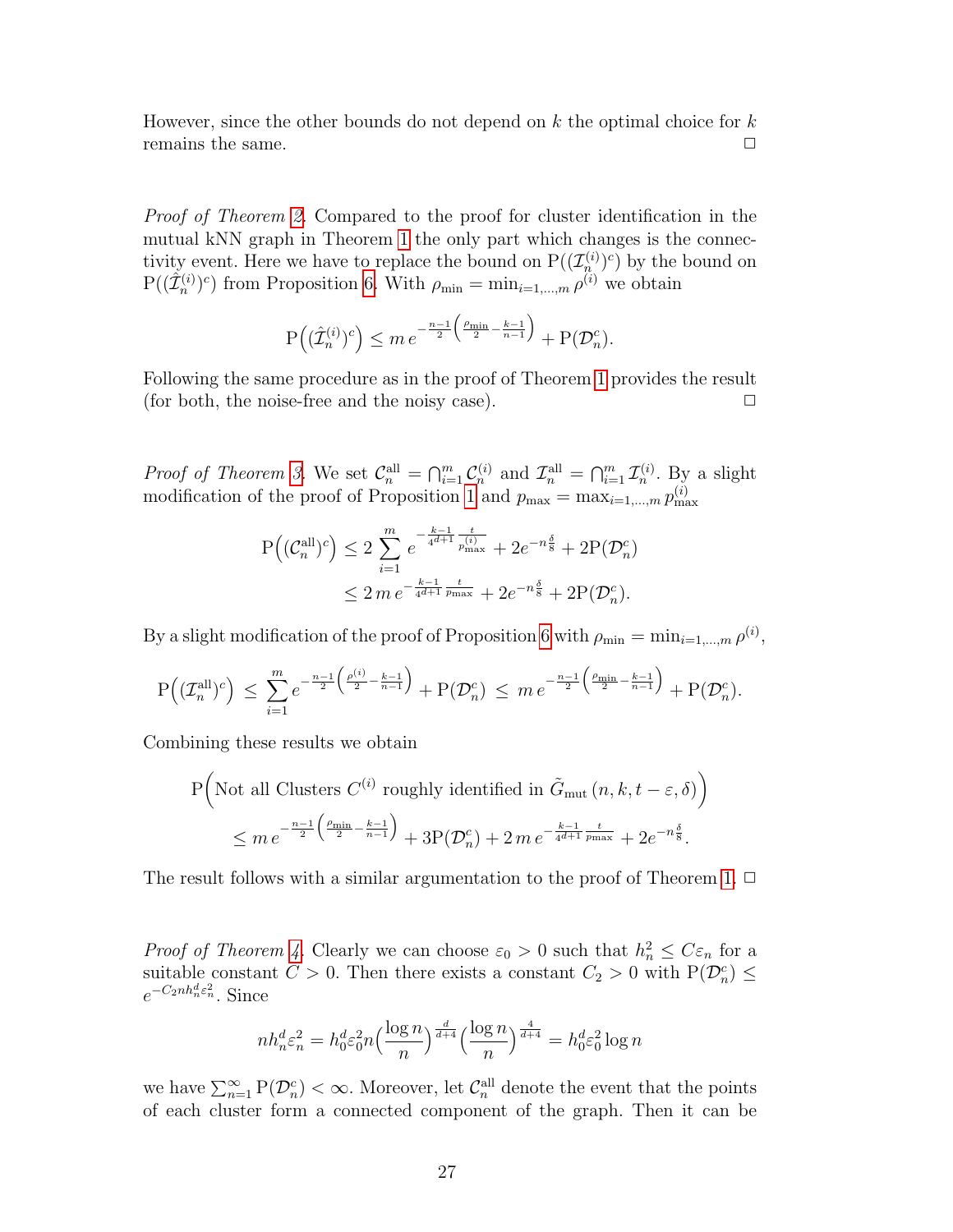easily checked with Proposition [8](#page-23-0) that we have  $\sum_{n=1}^{\infty} P(N_{\text{NoCluster}}/N_{\text{Cluster}})$  $4\bar{D}\varepsilon_n/\beta \mid \mathcal{C}_n^{\text{all}}$   $< \infty$ . Moreover, similar to the proof of Theorem [3](#page-14-1) one can show that there are constants  $c_1, c_2 > 0$  such that for  $c_1 \log n \leq k \leq c_2 n$  cluster  $C^{(i)}$ will be roughly identified almost surely as  $n \to \infty$ . (Note here that the bounds on  $k$  for which our probability bounds hold are also logarithmic and linear, respectively, in *n*). Thus, the event  $C_n^{\text{all}}$  occurs almost surely and consequently  $N_{\text{NoCluster}}/N_{\text{Cluster}} \rightarrow 0$  almost surely.

# 6 Discussion

In this paper we studied the problem of cluster identification in kNN graphs. As opposed to earlier work (Brito et al. [\[5\]](#page-29-5), Biau et al. [\[2\]](#page-29-6)) which was only concerned with establishing connectivity results for a certain choice of k (resp.  $\varepsilon$  in case of an  $\varepsilon$ -neighborhood graph), our goal was to determine for which value of k the probability of cluster identification is maximized. Our work goes considerably beyond Brito et al. [\[5\]](#page-29-5) and Biau et al. [\[2\]](#page-29-6), concerning both the results and the proof techniques. In the noise-free case we come to the surprising conclusion that the optimal k is rather of the order of  $c \cdot n$  than of the order of  $\log n$  as many people had suspected, both for mutual and symmetric kNN graphs. A similar result also holds for rough cluster identification in the noisy case. Both results were quite surprising to us — our first naive expectation based on the standard random geometric graph literature had been that  $k \sim \log n$  would be optimal. In hindsight, our results perfectly make sense. The minimal  $k$  to achieve within-cluster connectedness is indeed of the order  $\log n$ . However, clusters can be more easily identified the tighter they are connected. In an extreme case where clusters have a very large distance to each other, increasing k only increases the within-cluster connectedness. Only when the cluster is fully connected (that is,  $k$  coincides with the number of points in the cluster, that is k is a positive fraction of  $n$ ), connections to other clusters start to arise. Then the cluster will not be identified any more. Of course, the standard situation will not be as extreme as this one, but our proofs show that the tendency is the same.

While our results on the optimal choice of  $k$  are nice in theory, in practical application they are often hard to realize. The higher the constant  $k$  in the kNN graph is chosen, the less sparse the neighborhood graph becomes, and the more resources we need to compute the kNN graph and to run algorithms on it. This means that one has to make a trade-off: even if in many applications it is impossible to choose k of the order of  $c \cdot n$  for computational restrictions, one should attempt to choose  $k$  as large as one can afford, in order to obtain the most reliable clustering results.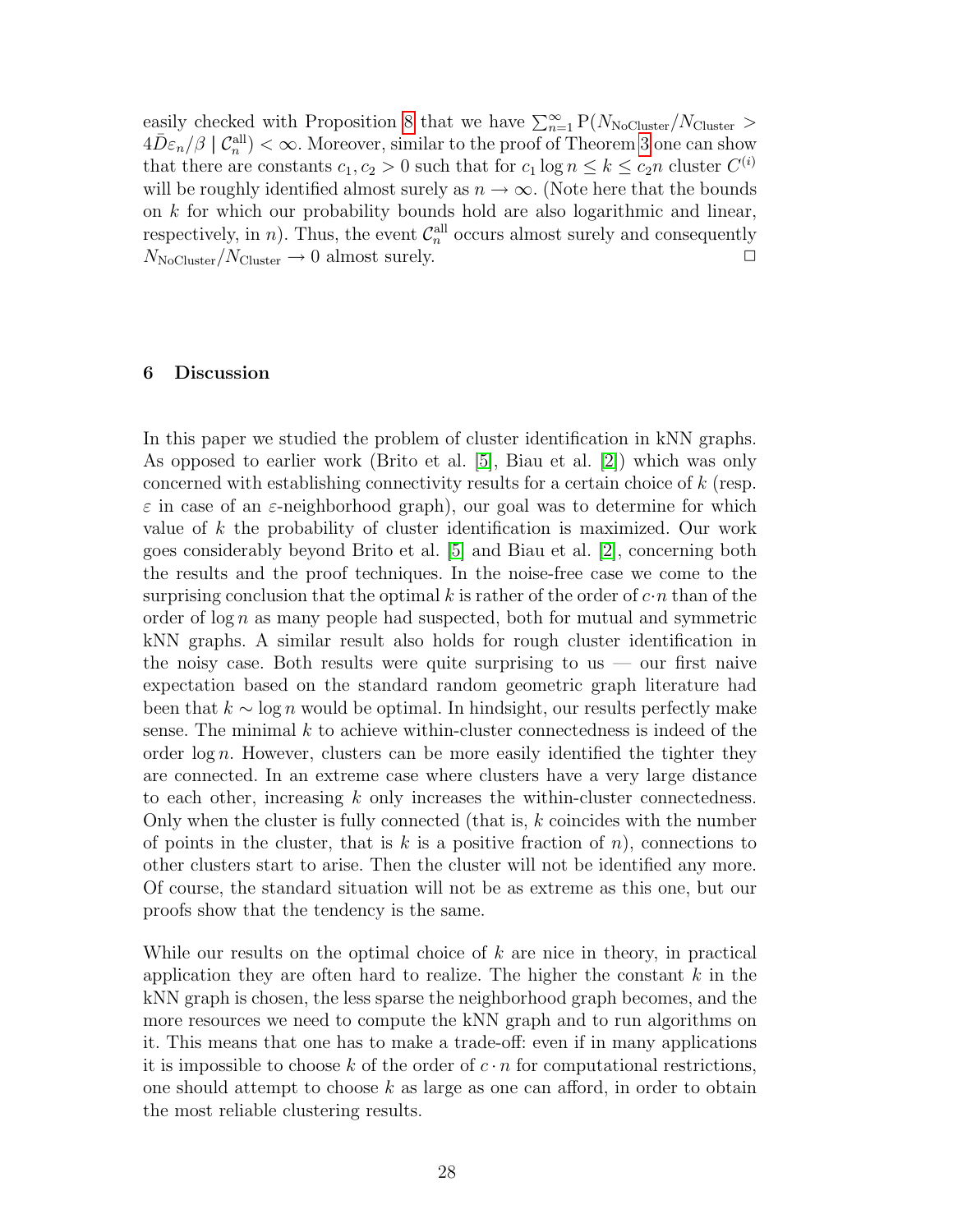When comparing the symmetric and the mutual kNN graph, in terms of the within-cluster connectedness both graphs behave similar. But note that this might be an artifact of our proof techniques, which are very similar in both cases and do not really make use of the different structure of the graphs. Concerning the between-cluster disconnectedness, however, both graphs behave very differently. To ensure disconnectedness of one cluster  $C^{(i)}$  from the other clusters in the mutual kNN graph, it is enough to make sure that the nearest neighbor of all points of  $C^{(i)}$  are again elements of  $C^{(i)}$ . In this sense, the between-cluster disconnectedness of an individual cluster in the mutual graph can be expressed in terms of properties of this cluster only. In the symmetric kNN graph this is different. Here it can happen that some other cluster  $C^{(j)}$ links inside  $C^{(i)}$ , no matter how nicely connected  $C^{(i)}$  is. In particular, this affects the setting where the goal is to identify the most significant cluster only. While this is easy in the mutual kNN graph, in the symmetric kNN graph it is not easier than identifying all clusters as the between-cluster disconnectedness is governed by the worst case.

From a technical point of view there are some aspects about our work which could be improved. First, we believe that the geometry of the clusters does not influence our bounds in a satisfactory manner. The main geometric quantities which enter our bounds are simple things like the distance of the clusters to each other, the minimal and maximal density on the cluster, and so on. However, intuitively it seems plausible that cluster identification depends on other quantities as well, such as the shapes of the clusters and the relation of those shapes to each other. For example, we would expect cluster identification to be more difficult if the clusters are in the forms of concentric rings than if they are rings with different centers aligned next to each other. Currently we cannot deal with such differences. Secondly, the covering techniques we use for proving our bounds are not well adapted to small sample sizes. We first cover all clusters completely by small balls, and then require that there is at least one sample point in each of those balls. This leads to the unpleasant side effect that our results are not valid for very small sample size  $n$ . However, we did not find a way to circumvent this construction. The reason is that as soon as one has to prove connectedness of a small sample of cluster points, one would have to explicitly construct a path connecting each two points. While some techniques from percolation theory might be used for this purpose in the two-dimensional setting, we did not see any way to solve this problem in high-dimensional spaces.

In the current paper, we mainly worked with the cluster definition used in the statistics community, namely the connected components of t-level sets. In practice, most people try to avoid to perform clustering by first applying density estimation — density estimation is inherently difficult on small samples, in particular in high-dimensional spaces. On the other hand, we have already explained earlier that this inherent complexity of the problem also pays off. In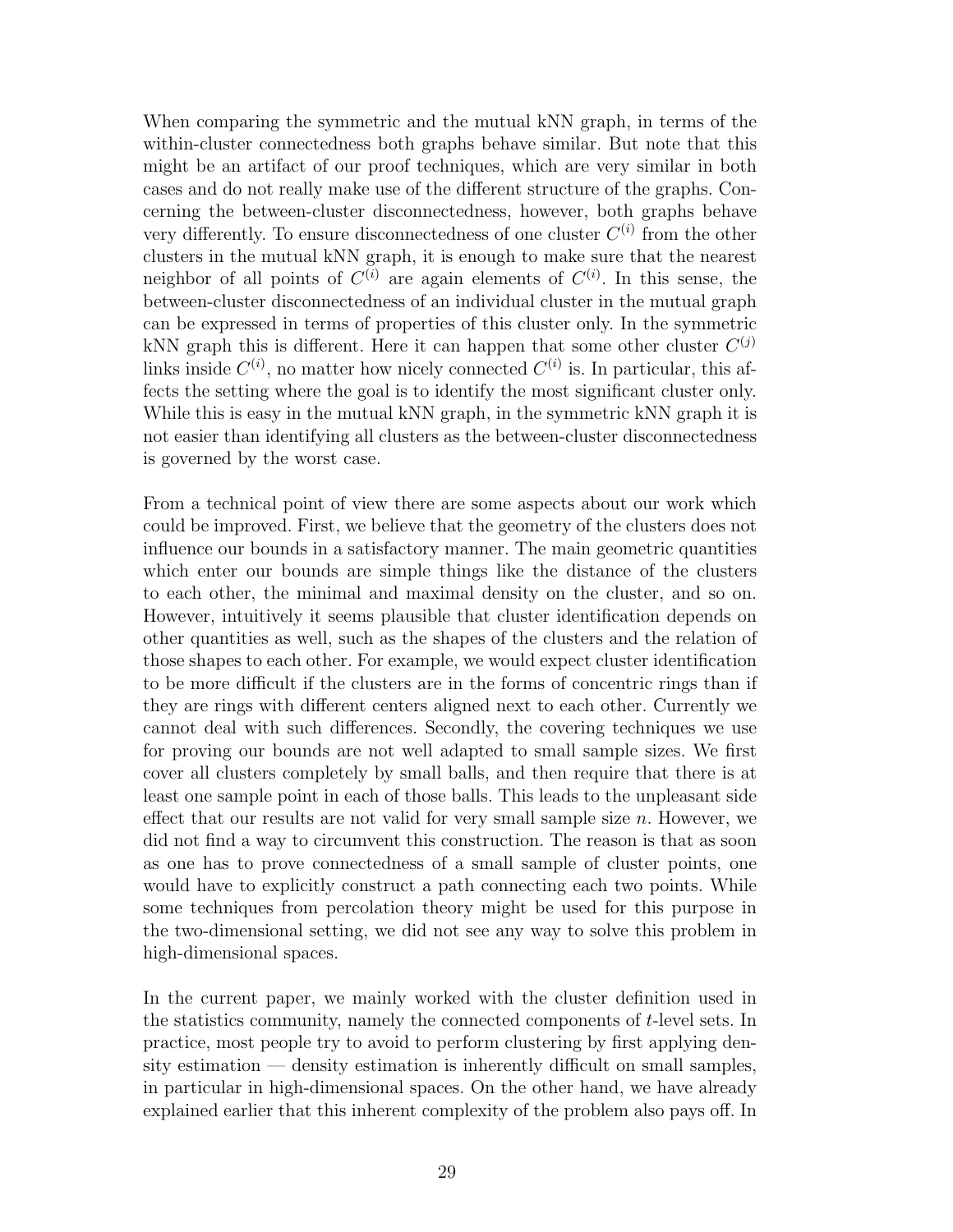the end, not only have we detected where the clusters are, but we also know where the data only consists of background noise.

In the computer science community, clustering is often solved via partitioning algorithms such as mincuts or balanced cuts. Now we have treated the case of the level sets in this paper, discussing the graph partitioning case will be the next logical step. Technically, this is a more advanced setting. The ingredients are no longer simple yes/no events (such as "cluster is connected" or "clusters are not connected to each other"). Instead, one has to carefully "count" how many edges one has in different areas of the graph. In future work we hope to prove results on the optimal choice of k for such a graph partitioning setting.

# References

- <span id="page-29-2"></span>[1] C. Bettstetter. On the minimum node degree and connectivity of a wireless multihop network. In MobiHoc '02: Proceedings of the 3rd ACM international symposium on Mobile ad hoc networking  $\mathcal C$  computing, pages 80–91, New York, NY, USA, 2002. ACM.
- <span id="page-29-6"></span>[2] G. Biau, B. Cadre, and B. Pelletier. A graph-based estimator of the number of clusters. *ESIAM: Prob. and Stat.*, 11:272–280, 2007.
- <span id="page-29-1"></span>[3] B. Bollobas. Random Graphs. Cambridge University Press, Cambridge, 2001.
- <span id="page-29-4"></span>[4] B. Bollobas and O. Riordan. Percolation. Cambridge Universiy Press, Cambridge, 2006.
- <span id="page-29-5"></span>[5] M. Brito, E. Chavez, A. Quiroz, and J. Yukich. Connectivity of the mutual k-nearest-neighbor graph in clustering and outlier detection. Stat. Probabil. Lett., 35:33–42, 1997.
- <span id="page-29-8"></span>[6] L. Devroye and G. Lugosi. Combinatorial Methods in Density Estimation. Springer, New York, 2001.
- <span id="page-29-10"></span>[7] H. Federer. Geometric Measure Theory, volume 153 of Die Grundlehren der mathematischen Wissenschaften. Springer-Verlag, 1969.
- <span id="page-29-0"></span>[8] J. Hartigan. Consistency of single linkage for high-density clusters. J. Amer. Statist. Assoc., 76:388–394, 1981.
- <span id="page-29-9"></span>[9] W. Hoeffding. Probability inequalities for sums of bounded random variables. J. Amer. Statist. Assoc., 58:13–30, 1963.
- <span id="page-29-3"></span>[10] S. S. Kunniyur and S. S. Venkatesh. Threshold functions, node isolation, and emergent lacunae in sensor networks. IEEE Trans. Inf. Th.,  $52(12)$ : 5352–5372, 2006.
- <span id="page-29-7"></span>[11] M. Maier, M. Hein, and U. von Luxburg. Cluster identification in nearestneighbor graphs. In M.Hutter, R. Servedio, and E. Takimoto, editors, Proc. of the 18th Conf. on Algorithmic Learning Theory (ALT), pages 196–210. Springer, Berlin, 2007.